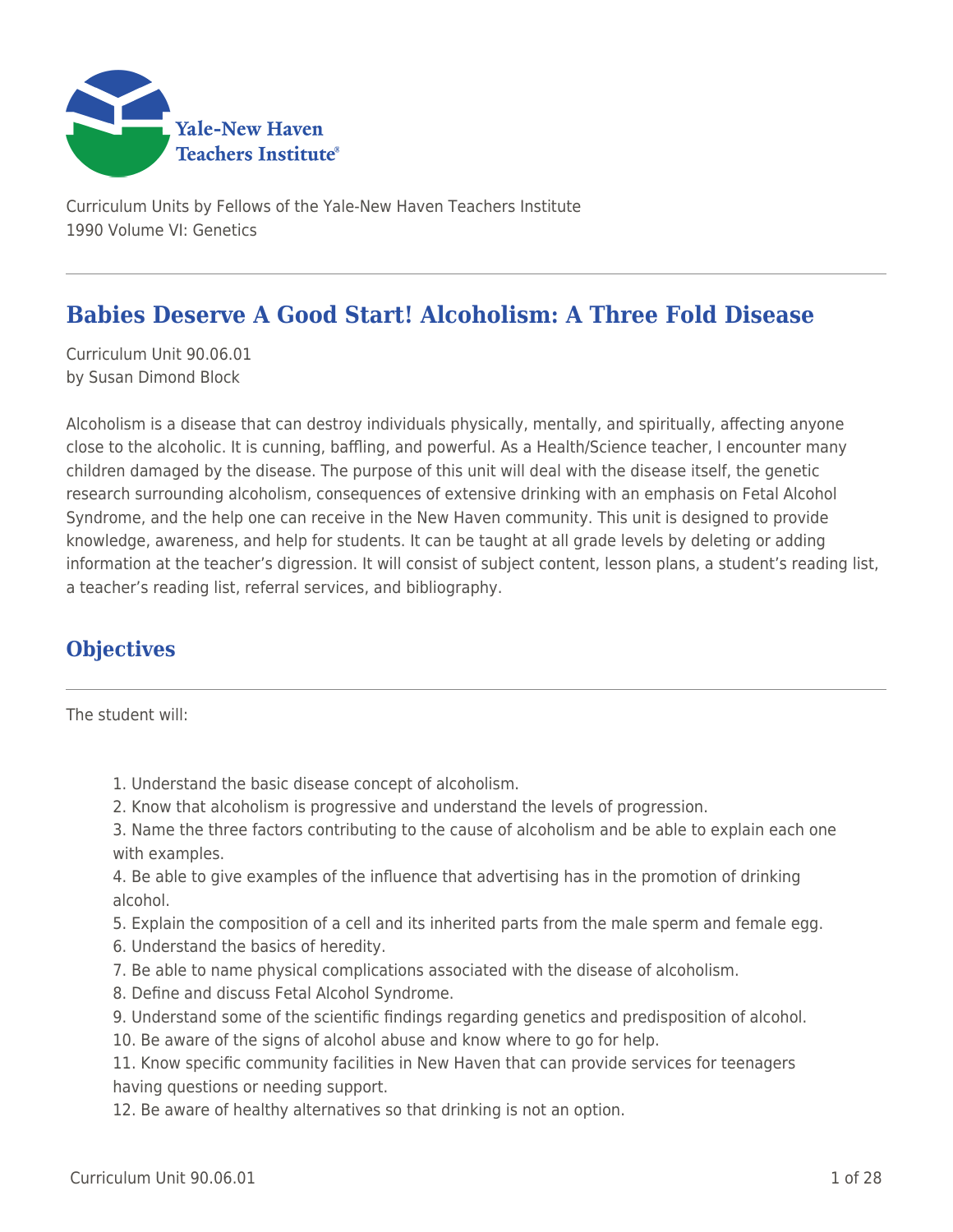# **Introduction**

Unfortunately, many misinformed people still feel that alcoholism can be prevented entirely through "will power". They also believe that a person is "weak" if he\* becomes alcoholic. No one wants the disease. One does not suddenly wake up and say, "Gosh, I have nothing to do today . . . think I'll become an alcoholic:" One does not "will" diabetes. Once someone has it, there are things that can be done to control it, but it cannot be cured. The same holds true for the disease of alcoholism. This project will shed light on a very sensitive topic in a factual, non-threatening style so that each student completing the unit will have a deeper understanding about the dynamics of an often misunderstood disease. They will be able to clearly see that they have choices, decisions to make, and dilemmas to solve. My students are middle school age, a period of constant change and confusion for most adolescents. Many of them become parents not realizing the impact alcohol can have on the fetus. This project will tie some of the pieces together and clarify areas that have lead to much bewilderment.

## **Part 1—Alcoholism**

#### **Facts**

Alcohol can affect the liver through a disease known as cirrhosis, a progressive, fatal illness. Half the patients diagnosed with cirrhosis will die within five years unless they cease drinking. It claims more than 14,000 deaths per year. <sup>1</sup>

Alcohol abuse costs Americans 116.7 billon dollars per year due to insurance premiums, medical care, business losses, incarceration, and prosecutions. <sup>2</sup>

There are more than 7,000 alcohol treatment programs in the United States. <sup>3</sup> Alcoholism kills between 100,000 and 200,000 annually 4 .

Seven million children below the age of 18 live in alcoholic homes, and nearly five million teenagers (three in ten) have drinking problems. 5 These are staggering facts that cannot be ignored. With most of the emphasis today on drug abuse, many people are not looking at the number one drug of choice. . . . alcohol:

### **How Much Is Too Much**

The basic difference between the social drinker and the alcoholic is the way he drinks and the effect alcohol has on him. How much a person consumes is not the determining factor. An alcoholic might not have drink for a month, but when he does, he cannot stop. A social drinker could have a drink a number of times per week. That does not make him alcoholic. A problem drinker drinks to escape from unpleasant realities whereas the social drinker drinks to complement an event. The alcoholic becomes both physically and psychologically addicted to alcohol. The social drinker does not.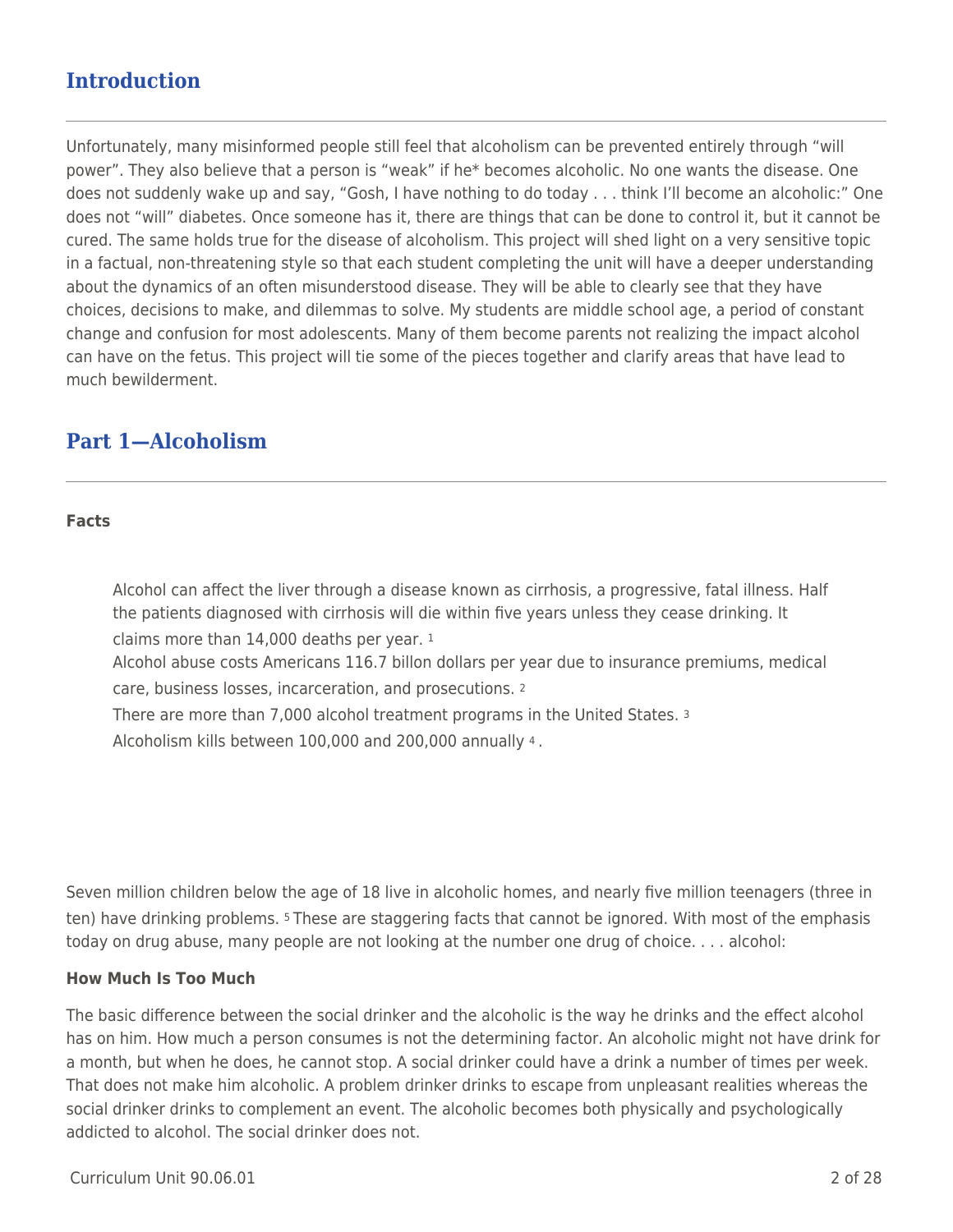## **Alcoholism Is Not Discriminating**

The disease does not care if you are black or white, fat or thin, poor or rich. Alcoholism hits people of all races, religions, and creeds. Women are as prone as men. Age is not a factor. One can become alcoholic at 15 or 70.

### **How Does One Become An Alcoholic? The Disease's Progressions**

Some people say they were alcoholic after their first drink. Others say it came more slowly and started with social drinking, led to problem drinking, and then progressed to alcoholism. In the following paragraphs, the three stages will be described. In the first stage, blackout drinking may occur. A blackout is not remembering what you did while drinking. There are many inmates in prisons who have no recollection of events and the result was incarceration. Some robbed stores, others assaulted citizens, and, in the worst cases, victimized family members. Amazingly, there was no recall.

\* For the sake of simplicity, "he" is used when referring to the alcoholic but it should be noted that "she" could easily be substituted. Another signal in the first stage is gulping drinks to get a "rush". Pre-drinking before parties or dinner engagements frequently occurs. Sneaking drinks and stockpiling liquor is common. People have been known to become quite ingenious when it comes to hiding bottles—storing them in the back of the toilet, in the bottom of laundry baskets, and even in a windshield dispenser on a car: The alcoholic, in the initial stage, feels guilty and knows that he is not drinking like others. When his friends are satisfied with a drink or two, it is merely a warm-up for him. More women are "closet" drinkers than men due to the stigma associated with "women drunks". A closet drinker hides her drinking from friends and family and sneaks drinks when no one is around.

The second stage of alcoholism shows an increase in a person's desire to drink, yet there is still some ability to stop. Friends and family are now noticing signs of a problem. The problem drinker can still function at work but absenteeism is increasing. Very often he convinces his wife or children to make the "sick" call for him. These people become "enablers" because they help the alcoholic not face his own consequences. The enablers can become as sick or sicker than the alcoholic himself. The drinker is sure he can control his alcohol intake, stops for periods of time to prove to everyone that he does not have a problem, and then usually starts consuming alcohol again. He and his family become part of a never ending merry-go-round.

During the second stage, guilt and fear have set in. Remorse and defensiveness are becoming more common. The drinker feels sorry for himself and thinks that no one understands his problems. He blames the "boss", work, wife, children, in-laws, etc. The alcoholic looks at everyone else for causing his miseries and is incapable of seeing himself realistically. Alcoholism is known as the disease of denial .

The final stage is a heartbreaker. All control is lost. Daytime drinking is a habit and the alcoholic cannot function without it. Every waking thought is focused around the next drink. The body has now taken over and demands alcohol. The craving controls the drinker. Malnutrition sets in (drinking is much more important that eating and food takes away the high or feeling of euphoria. More and more alcohol is required to "feel good" as the body demands a greater amount. What was effective before in reaching that "high" no longer works.

Isolation and loneliness are common. The family avoids social occasions. Mood swings are drastic. Insomnia and panic attacks are symptomatic of the full blown alcoholic. He can't think clearly and has lost some of his memory. Fears increase. Paranoia and rages are frequent. In the very final stage, he can no longer control his shaking. Hallucinations are common. The brain starts to deteriorate. Suicide doesn't seem like a bad idea. Hope is gone.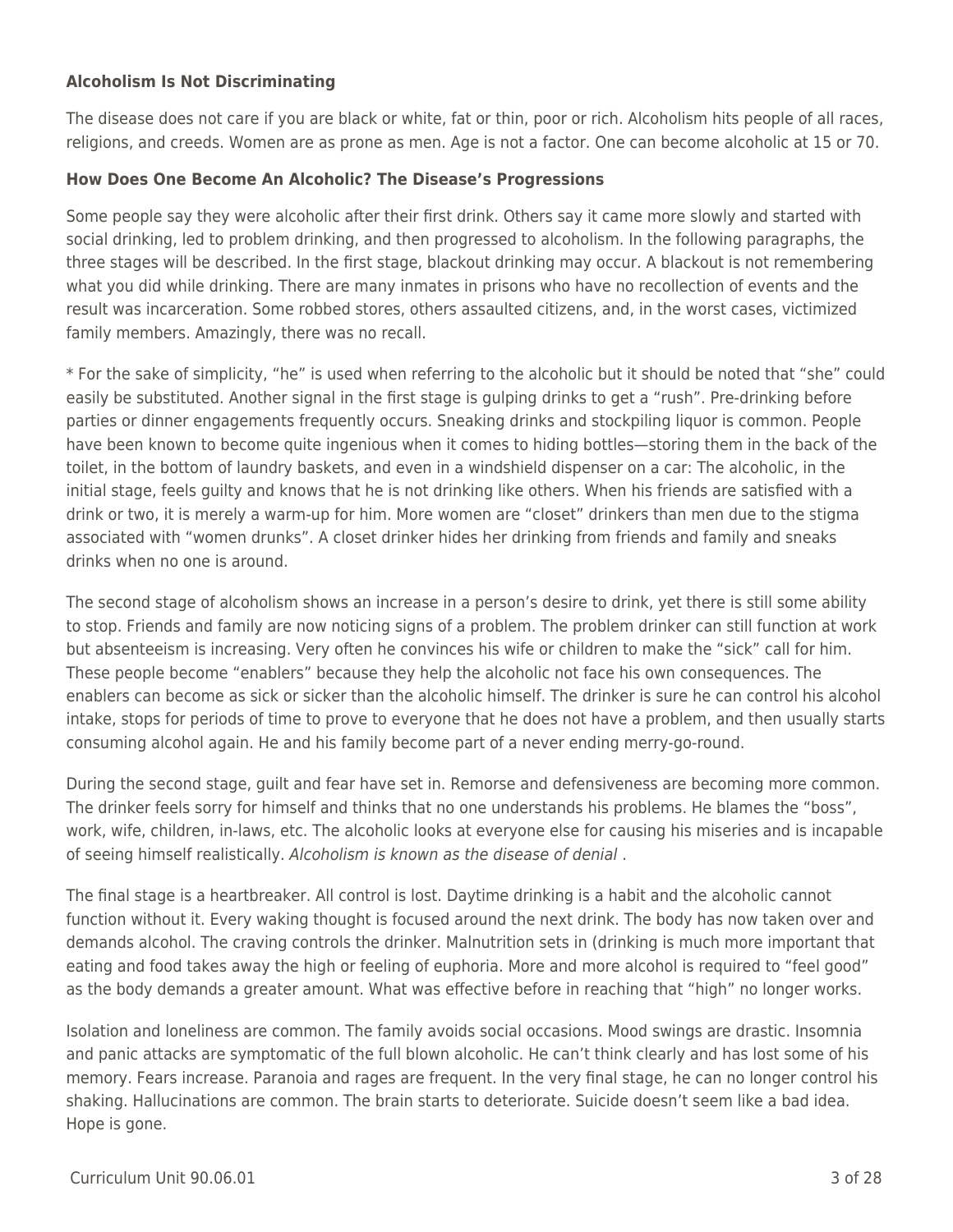## **When Does An Alcoholic Stop Drinking?**

An alcoholic stops drinking when he has hit "bottom". That bottom may have many different levels. Think of a ladder or elevator. If someone gets off at the first floor, he hasn't lost much materially. He still has his job, wife, friends, and family. But he is in so much emotional pain that he has reached his particular bottom. Another person may get off at a lower lever where he has had to lose his job, home, and family. The third person may not ever be able to stop and ends up in prison, insane, or dead. Some feel it has to do with how badly a person wants to get better. Others say it takes a "spiritual awakening". An alcoholic cannot get well without asking for help. Many are too sick to swallow their pride and say they are powerless over alcohol.

## **What Causes Alcoholism?**

It is caused by three factors: 1) environmental, 2) psychosocial, and 3) predisposition. 1) Psychosocial dynamics influence how we look at ourselves. If a child sees loving parents in a safe nurturing surrounding, that child, in all probability, will grow up feeling good about himself. He'll know that it's okay to make mistakes. His dad means what he says. His mom doesn't break her promises. The child feels secure and loved. In many cases, he will surround himself with similar friends. He has a fairly healthy sense of his identity and isn't easily swayed when it comes to changing his values. To be popular (especially teen years), he may experiment with things that aren't good for him but, generally, comes back on track.

The messages a child hears (whether direct or subtler) influences his thinking and self esteem. A positive value system helps a child discern right from wrong, how to say no instead of yes, and make good decisions by asking others for their opinions and advice. On the other hand, a youngster with negative psychosocial influences often times becomes a "people pleaser" in order to win friends because his self-esteem isn't intact. That child will be more susceptible to things that make him " feel good" (most of the time he is in emotional pain). He hasn't been told that he's important; he's learned to survive alone (perhaps not physically but emotionally); he hasn't felt the security of nurturing. The child from an alcoholic home has lived with mixed messages, poor role models, and the "no talk" rule (don't think, don't talk, don't feel).

2) The environmental influence is as strong as the psychosocial in creating an alcoholic. Where a child was raised, and his surroundings, are crucial factors in his development. If he was raised in poverty but there was a solid foundation of love and structure, the child may turn out emotionally healthy. But if that same child had a negative environment and little nurturing, where positive messages about himself were rare, he will not be as prepared for the world. His insecurities will be greater than the average person and alcohol could easily become a crutch for painful emotions.

The psychosocial and environmental influences have a profound impact on a human being's life. One of the areas which exploits this is advertising. Numerous ad agencies now hire psychologists as an integral part of their staff when designing ads and creating copy. Knowing what makes people tick is the difference between a successful advertising campaign and a flop. Advertising influences how we dress (look at designer labels' popularity), where we go, how we eat, who we date (who looks the best), what we buy, how we think, styles of haircuts, body shapes, fitness trends, fashionable colors, and even the way our pets should look. Toddlers may not be able to read but they can certainly hum a jingle, recognize Micky D's, want Addidas, and convince mom to buy Cocoa Puffs. Advertising cleverly uses the psychosocial dynamics and environmental influences to change the way we think.

Alcohol ads are some of the most popular in the country. In 1989, the TV ads voted the most popular by men were 1) Miller Lite, 2) Pepsi, 3) Bud Light, 4) McDonalds, 5) California Raisins, 6) Isuzu, and 7) Budweiser. 6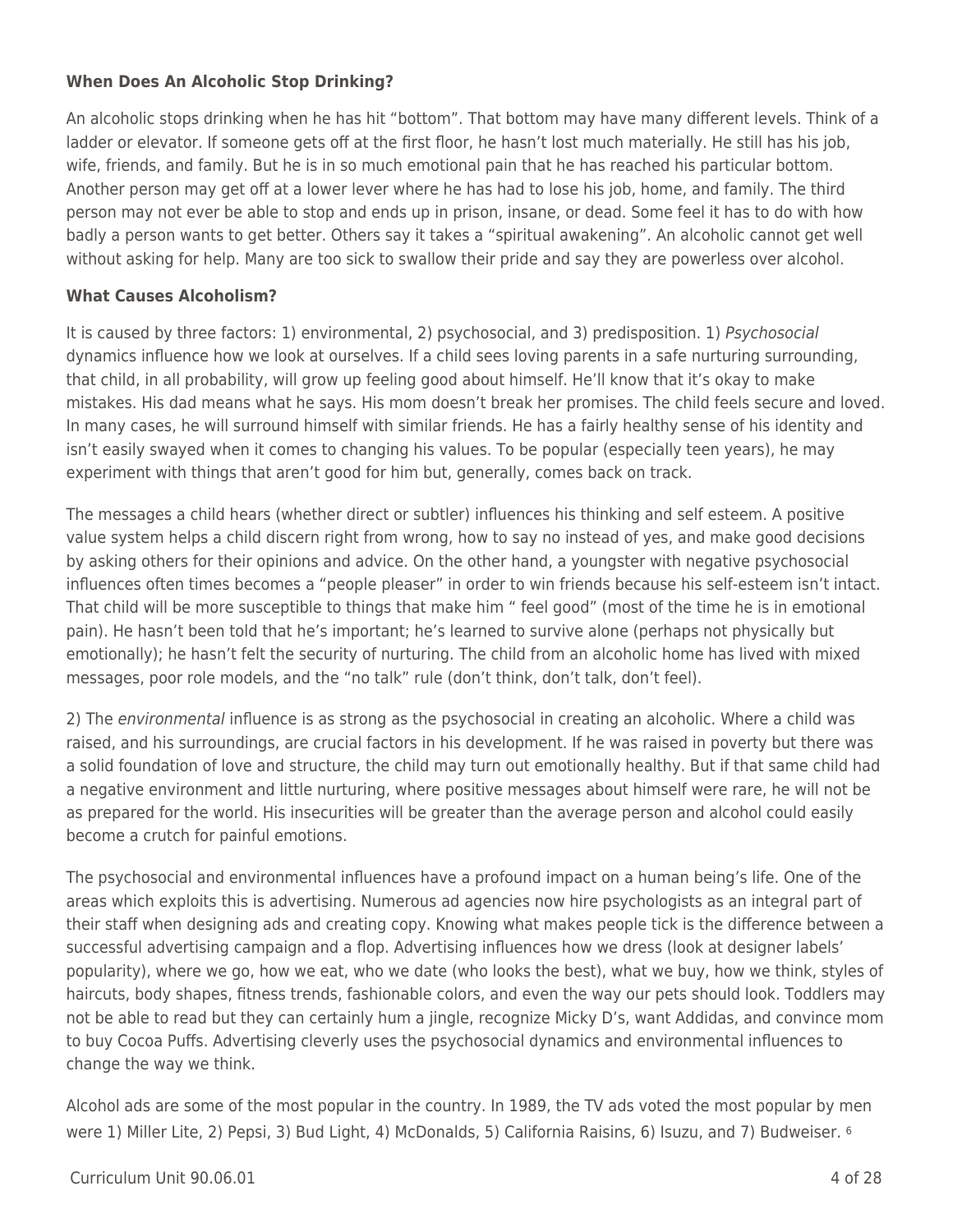Women's favorites included Pepsi, McDonalds, California Raisins, Coke, Kodak, Michelin Tires, and Friskies Cat Food. 7 (Note: No Alcohol Ads:) By the age of 18, a child will have seen 100,000 beer commercials. 8 And yet, according to Reginald Smart in his article "Does Alcohol Advertising Affect Overall Consumption? A review of Empirical Studies", the amount of advertisements seen does not influence one's consumption. When advertising bans on alcohol took place, alcohol sales were not reduced. <sup>9</sup>

3) The third cause of alcoholism is *predisposition* . Predisposition is having a tendency toward something. Many scientists feel that alcoholism is a trait that is inherited. Traits can be the color of your hair, the color of your skin, the shape of your nose, or your height. How can someone inherit his "father's hair" or "mother's body type"? The answer is in the nucleus of the cells. We are made up of thousands of cells. In each cell, there is a nucleus that contains a blueprint or direction guide which determines the size, shape, number of new cells and repairs for each cell. Inside the nucleus are threadlike parts called chromosomes which, in turn, are made up of genes (our actual blueprint or map). The study of genes is called genetics .

A child receives genetic information from each parent. During meiosis, the process in which chromosomes in a cell's nucleus are separated, each egg and sperm cell receives 23 chromosomes or one-half of the genetic material needed to create a new organism. A normal child receives 23 chromosomes from each parent, a total of 46 chromosomes. The father passes some of his traits to the offspring as does the mother. For instance, a mother may pass a gene for skin color to her child while the dad passes on his gene for skin color. The pairing of these two genes, called alleles, is the new genetic creation for the child (genotype). Genes define who we are.

Credit for much of this information goes to a great scientist. In 1865, a botanist Austrian monk named Gregor Mendel presented his theories of genetics to a group of scientists. Unfortunately, they dismissed his ideas and it wasn't until later that he was recognized. Through much laborious work, Mendel discovered that specific traits were passed from one generation to the next in a predictable, mathematical pattern. Through his research and study of plant growth and seed shape, Mendel deduced the following two laws of genetics:.

1. Mendel's First Law—A simple genetic trait is determined by a pair of separate factors (called alleles of a gene). An offspring will receive on allele from each parent. 2. Mendel's Law of Segregation—Paired alleles of parents segregate during the formation of egg and sperm cells so that only one of the two alleles is included in each egg or sperm. He worked with garden peas and discovered specific, predictable information. He found that some pea plants grow tall, other short. Mendel observed that when both pea plant parents were tall, the offspring was tall and, conversely, when both are short, the offsprings were short. He then mixed a tall plant and a short plant (hybrid). They produced tall plants because tall was a dominant (stronger) trait. Shortness didn't show up (a recessive trait). Then Mendel crossed two hybrid tall plants. They produced mainly tall plants (one out of four was short).

People and pea plants are different, yet similar. Their differences are obvious: one's a plant, the other a human being. Pea's grow from seeds that are planted in the ground. People grow from a female egg and a male sperm joining to form a single cell, the beginning of all human life. But pea plants and people are similar because they pass on traits to their offspring. As the pea plant passed on tallness in Mendel's experiment, a father can pass on tallness to his children.

Alcoholism, many believe, can be generational. Perhaps it's on the father's side. A child may have a greater chance of becoming alcoholic than someone who doesn't have a parent who's alcoholic. If that child never drinks, he will never have a problem, but if he does, the likelihood is greater than the child with no known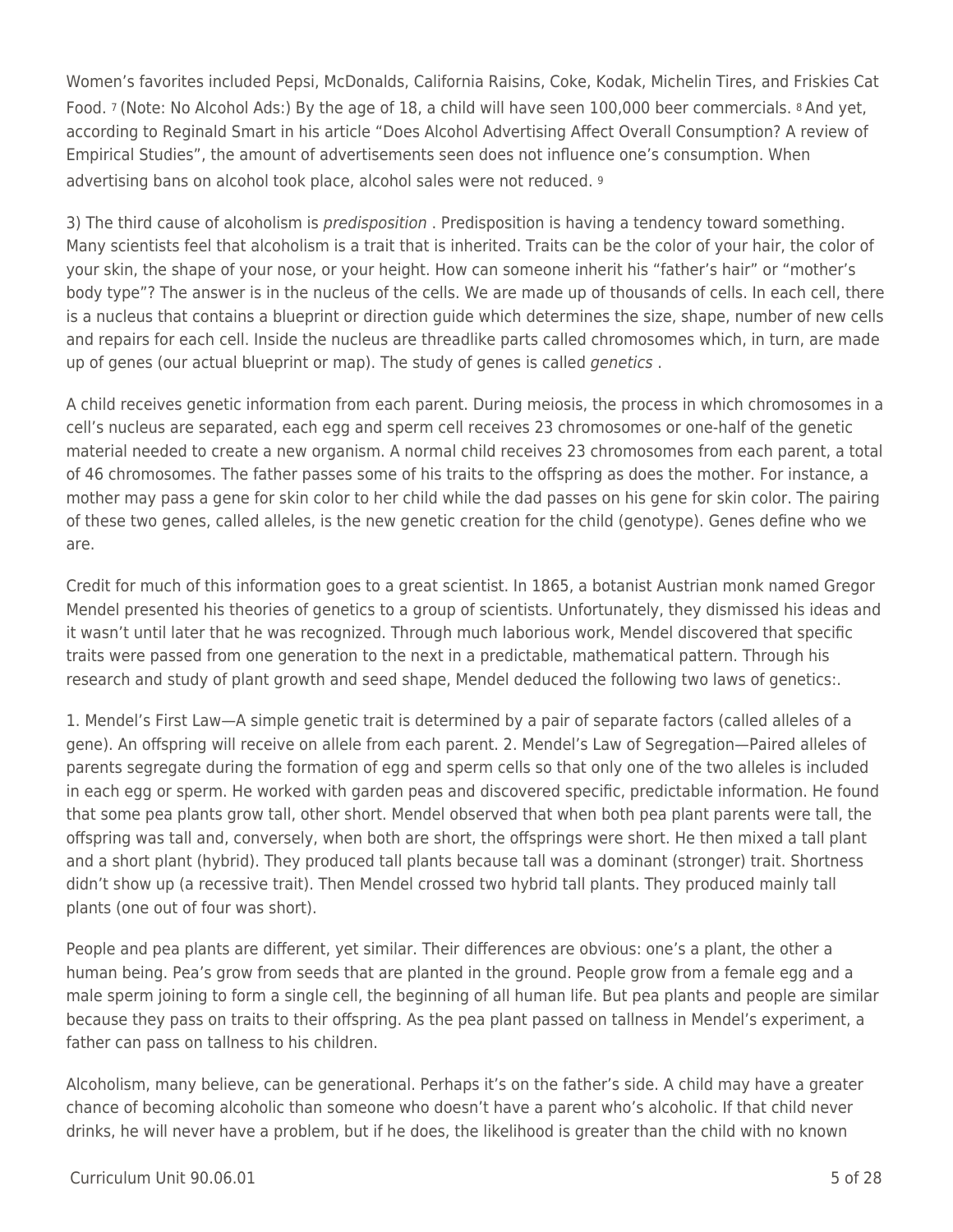history in his family. The next section of this project will look at those findings.

# **Part II—Is Alcoholism Inherited?**

Alcoholism runs in families. It was implied in the Bible. Plutarch and Aristotle discussed it, and the clergy and doctors alike in the nineteenth century said that yes, indeed, drunken fathers produced drunken sons. But is this true? Wouldn't it be a sorry state of affairs for a son to see his alcoholic father ruin his life and know that absolutely, he too will end up with the same demise: If that were the case, people wouldn't have any options when it came to alcoholism whatsoever: Their fate would be sealed. It is true that alcoholism is a family disease, but is it genetically created or environmentally induced and influenced? For most psychologists and sociologists, "running in the family" no longer implies inheritance. 10

It does imply many other factors, such as one's environment. If a son sees his father drinking on a daily basis at the dinner table, he considers this "normal" behavior. When he does the same as an adult, he doesn't consider that to be alcoholic, yet it may be for both his father and himself. Is that genetic or environmental? "Familial" (family) is not the same as genetic. My father spoke English and so do I. It is "familial". I learned it because of my environment. Many children learn about drinking from parents. Non-genetic factors play a major role in the study of alcoholism. Cultural differences, attitudes toward drinking, finances, life's events, one's vocation, and peer group, all influence how we feel about alcohol consumption.

Someone may be born a certain way but that may not be genetic either. Remember that genes are present when life starts (conception) and that 23 chromosomes are from the mother's egg and 23 are from the father's sperm to create 46 chromosomes. Those chromosomes are made up of thousands of genes. Everyone has a unique composition and no two people are exactly alike. (Even identical twins may have differences due to the environment.)

How can someone be born a particular way but it's not caused by genes? It means that there were other influences. For example, an FAS (Fetal Alcohol Syndrome) baby isn't genetically malformed—it can't be passed on to the next generation. But an FAS baby is physically impaired due to the mom's drinking while she was pregnant. The "other" influence was alcohol.

Scientific research has come to a number of different conclusions. There does seem to be a tendency for alcoholism to run in families and some people are more susceptible toward the disease than others. As far as pinpointing a specific gene that causes alcoholism, it has yet to be proven absolutely even though one has been possibly suggested.\*

There have been hundreds of studies trying to prove the genetic factors behind alcoholism but many have been non-conclusive due to uncontrollable variables. The most accurate findings to date are three groups of studies: Twin studies; family studies; adoption studies.

Family studies have revealed that there is a three to four times greater risk to sons and daughters of alcoholics to become alcoholic than to other primary psychiatric diseases. 11 However, since many children are raised by their biological parents, it was important to study children adopted out to non-biological parents, so the findings wouldn't be influenced by the environmental factors.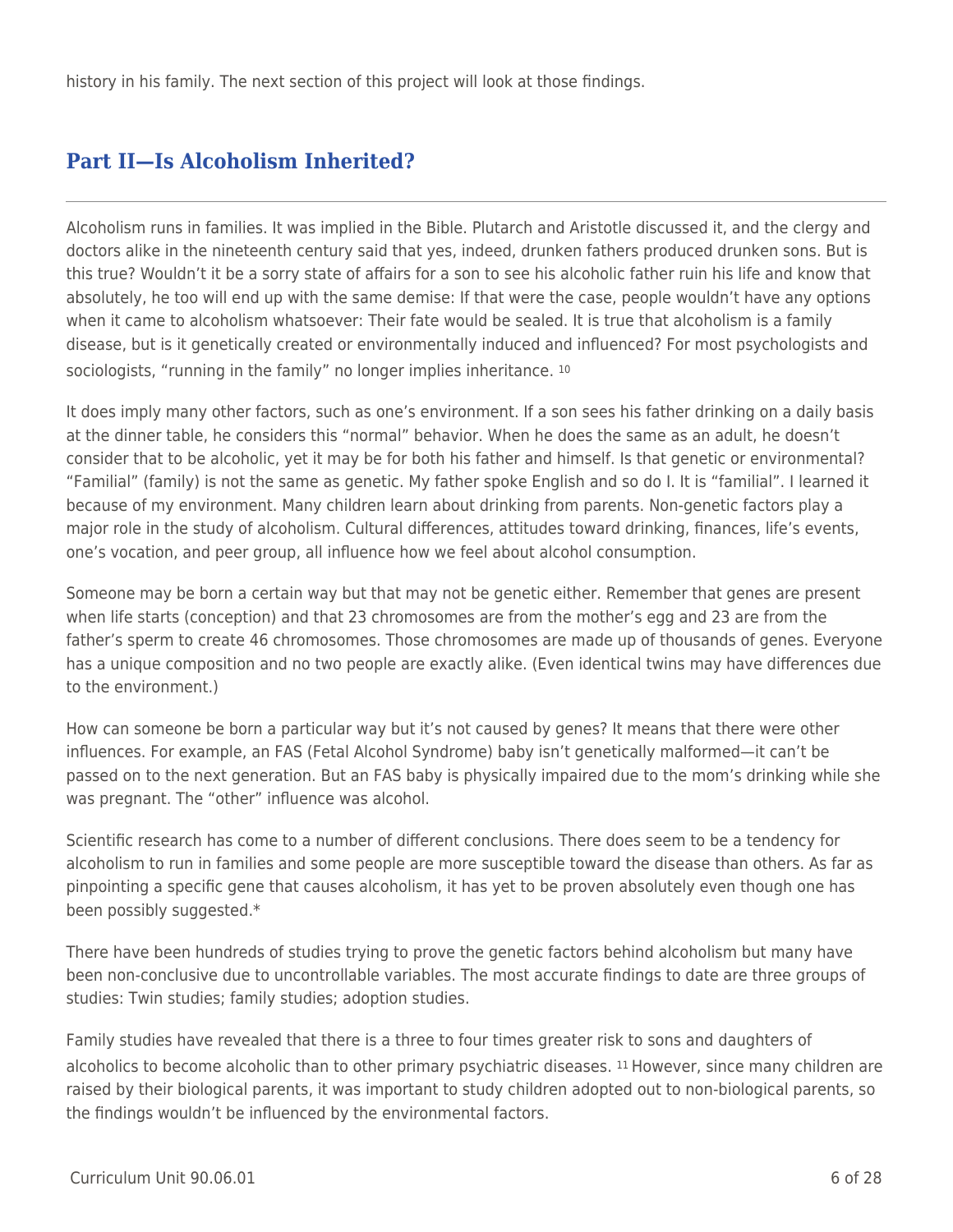Dr. Goodwin, one of the foremost researchers in the area of alcoholism and genetics, has done numerous studies of Dutch adoptees. The reason he chose the Dutch is that they have very accurate records about children and their biological parents. His finding revealed a threefold to fourfold higher risk for alcoholism in adolted out sons even though they were raised by non-alcoholic adoptive parents. 12 It was no different than their brothers who were raised by alcoholic biological parents. This type of evidence shows there is a strong implication that heredity plays a major role in the disease. In contrast, Dr. Roe found good foster placement was associated with non alcohol abuse in all but one of 27 children of alcoholic parentage and in all but two of 22 children of normal parentage. 13

The inheritance or alcohol abuse was studied in 913 Swedish women adopted by nonrelatives at an early age. There was three times the alcohol abuse among the adopted daughters of alcoholic biological mothers compared with other daughters from non-alcoholic biological mothers. <sup>14</sup>

In addition to studying adoptees, another method for evaluating whether genetic factors predispose people to alcoholism is to compare identical twins with fraternal twins when at least one of the twins is alcoholic.

\* See review of N.Y. Times Article, April 18, 1990 and JAMA, April, 1990, Noble & Blum A Swedish study was conducted by Lennart Kaij, involving 174 male twins. With identical twins, 54 percent were concordant for alcoholism whereas it was greatly reduced for fraternal twins (28 percent). 15 There have been many other studies in the area of twin research. In Finland, Dr. Partanen studied 902 male twins and found the amount of drinking and frequency of drinking of the identical twins was much greater than the fraternal twins (suggesting genetic influence). (Note: Identical twins have the same genes; fraternal twins don't.) <sup>16</sup>

The third type of study used to look at the correlation of genetic findings and alcoholism are studies about "genetic markers". Marker studies are of two type: pedigree studies in which single families are studied, and population studies. Population studies are still in the grass roots stage of development and the findings aren't conclusive.

Markers are predictors and not all predictors are genetic. It is very important to study children before they start drinking in order to make an accurate observation about a group of people. At this stage of research, most of the studies are still in the initial predrinking stage but some of the findings thus far are:

1. Sons of alcoholics do less well on tests for abstract thinking and categories. 17 2. Sons of alcoholics (most studies use men as opposed to women which is why some of the information may not be as accurate) feel less intoxicated after drinking the same amount of alcohol as sons of nonalcoholics. 18 It was found that cells taken from alcoholics appear to be biochemically different from cells of nonalcoholics. The findings fit in with a growing body of data indicating that some people inherit an inclination toward alcohol abuse.

Researchers Laura Nagy, Dr. Ivan Diamond, and Adrienne Gordon, from the University of California, found that white blood cells of alcoholics metabolize alcohol more easily than cells from nonalcoholics and have lower levels of a fundamental chemical enzyme that exists inside cells. This chemical messenger is necessary for many fundamental cellular activities, including growth and metabolism. <sup>19</sup>

At the State University of New York Downstate Medical Center in Brooklyn, Doctor Henri Begleiter found differences in electrical brain responses to alcohol. He and his colleagues showed that the brain waves that follow a characteristic pattern when people have to make a decision, called P3 waves, differ markedly in the sons of alcoholics from the P3 waves in people who drink only socially—after just one drink. 20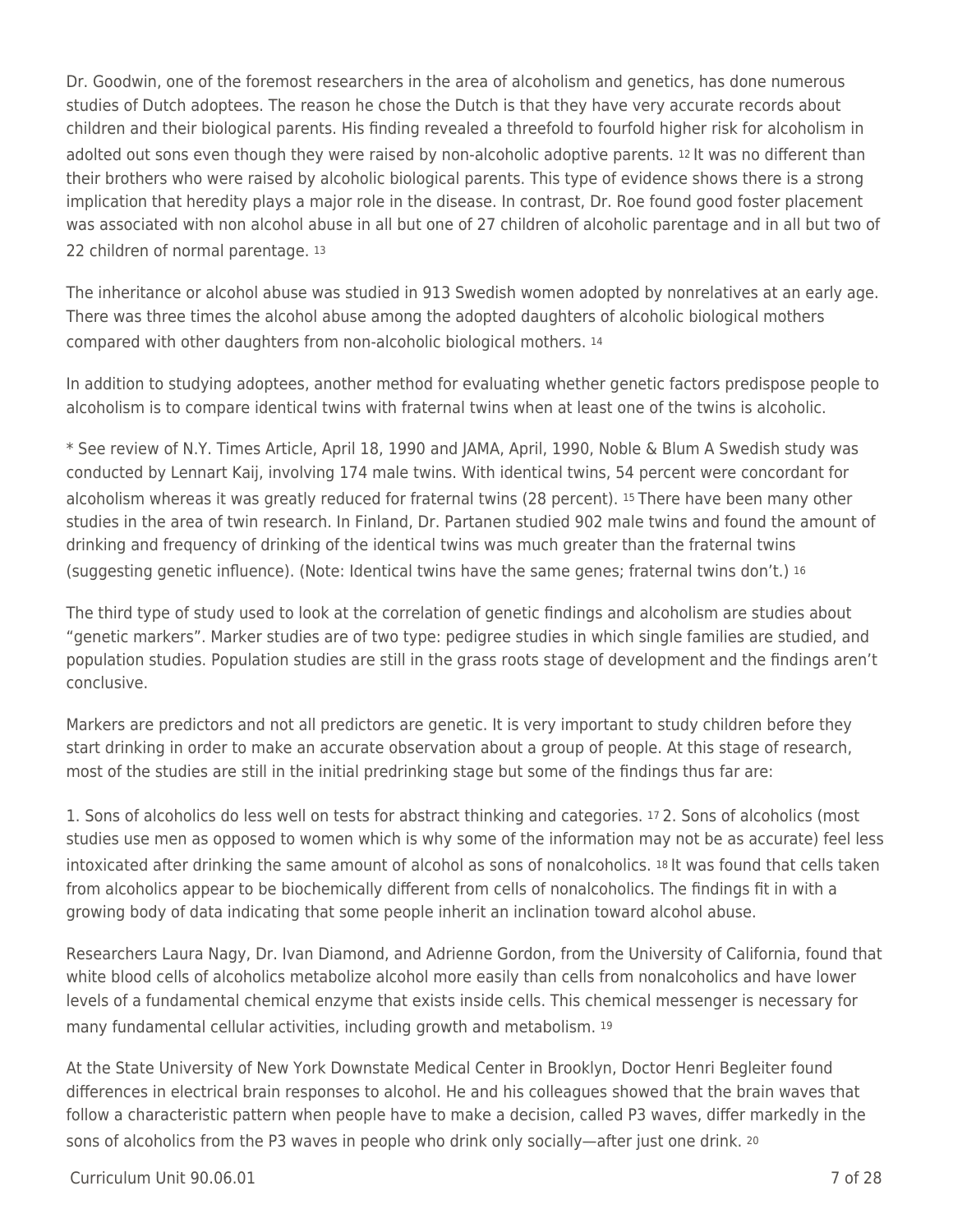Most recently, The New York Times ran an article (April 18, 1990) about Doctors Noble and Blum from the University of California and the University of Texas respectively, and recent findings of a specific gene that put people at risk of becoming alcoholics. The discovery should open new avenues of research for preventions and treatment of alcoholism. (Original article JAMA , April, 1990, Noble & Blum)

The researchers said the gene linked to alcoholism was the receptor gene for dopamine, a chemical that plays an essential part in helping brain cells communicate with each other. They studied brains of 35 people dying from alcoholism and 35 others who were not alcoholics. The gene was present in 77 percent of the alcoholics and in 28 percent of the non-alcoholics.

Drs. Blum and Noble did indicate that no single gene caused all forms of alcoholism. Some with the gene did not become alcoholic and others who did not have the gene were alcoholic. Social and cultural factors are major contributors to the disease.

It is felt that this gene influences appetite, personality, and behavior. It is located on Chromosome 11 and is called dopamine D2 receptor gene. That gene has two parts, A1 and A2 (alleles). The Al allele was associated with alcoholism.

By pinpointing the specific gene to the receptor site, scientists could use drugs to block the gene's action or stimulate the receptors which would prevent addition. A goal is to develop genetic engineering techniques to eliminate the gene from affecting people. <sup>21</sup>

To summarize, the genetic findings using twin studies, adoption studies, and genetic markers, represent three approaches in the research about the predisposition of alcoholism (is it inherited?). From all indications, the tendency toward genetic alcoholism is present. If alcoholism seems to run in a family, it is wise never to start drinking. Many people attend regular COA meetings (Children of Alcoholics) and have wisely chosen to abstain from alcohol. COA meetings are anonymous and throughout Connecticut.

If your mother, father, or grandparent was an alcoholic, consider yourself at risk of alcohol abuse. If you choose to drink, limit your intake.

# **Part III—The Physical Damages from Alcohol Abuse**

Alcohol abuse causes a myriad of serious problems for the drinker as well as those affected by his drinking. These problems include physical and mental disorders, the disintegration of relationships, damage to unborn babies, and disabling and fatal accidents. Twenty-five percent of all fatalities for children ages fourteen to seventeen are alcohol related. <sup>22</sup>

Problem drinkers and alcoholics suffer from depression that can lead to suicide (alcohol is a depressant), and a variety of disorders in the digestive system.

Heart problems as well as liver damage are common.

Heart complications increase as fat collects around the organ causing the heart to pump less efficiently, leading to heart disease.

Cirrhosis of the liver causes a slow painful death. As the sickness progresses, the victim become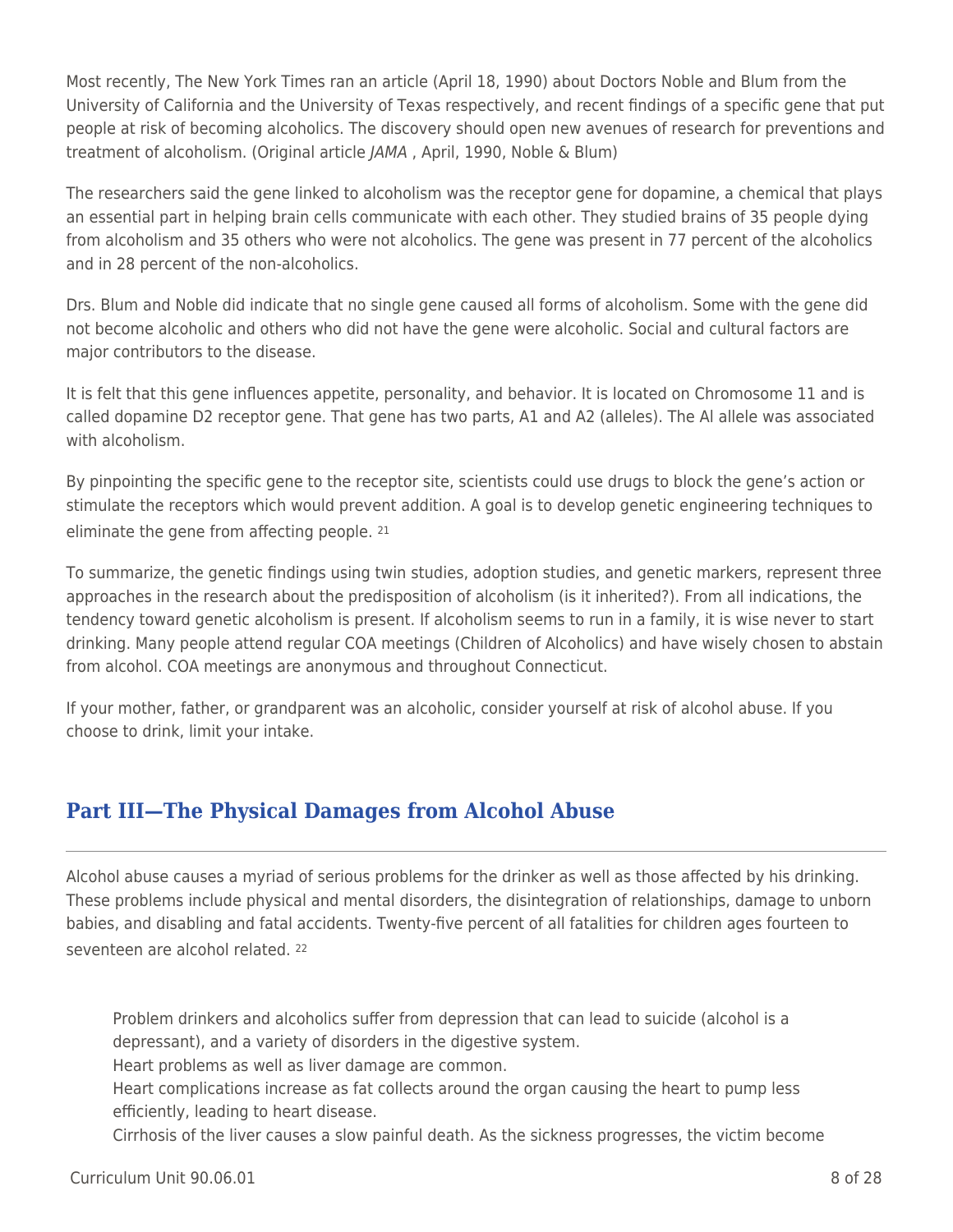jaundiced and develops a swollen belly as the liver expands.

Hepatitis is another liver disfunction. In many cases, both hepatitis and cirrhosis can be reversed if the person stops drinking immediately.

Prolonged alcohol use can also lead to cancer of the esophagus, throat, and mouth.

Ulcers occur frequently. The brain starts to be destroyed as nerve cells die. Memory initially becomes poor as the disease progresses. Eventually one can end up with "wet brain", a condition identified as a physical shrinking of the brain. A "wet brain" patient or victim has a deficit of the senses (i.e. abstractions, memory, and concentration). If drinking ceases, those destroyed cells never regenerate.

Malnutrition sets in as the desire to drink becomes stronger than the desire to eat food. Even though many alcoholics appear "puffy", they are starving to death. Puffiness and red hands are symptoms of a drinking problem as the body fills with toxic fluids and the liver cannot properly clear them.

Other physical problems can appear through the occurrence of accidents—falling, car accidents, poor judgement, and drowning. The occurrence of crime and violence as well as child abuse are statistically staggering. The alcoholic cannot reason things out, ask for help, or admit he is wrong. Because he can no longer think through situations, he reacts to small as well as large issues. Life becomes Chaotic. Some become violent while others quietly withdraw, suffering internally both physically and mentally. Many alcoholics turn to other chemicals and death by overdose is frequent.

Of all the effects of drinking, the most pathetic is FAS or Fetal Alcohol Syndrome. The victims are helpless unborn fetus that never stand a chance of a healthy, normal life due entirely to the mother's consumption of alcohol.

## **Fetal Alcohol Syndrome**

FAS is one hundred percent preventable if a woman does not drink alcohol while pregnant. In 1981, the Surgeon General issued a statement that recommended women who are pregnant or considering pregnancy should abstain from alcohol and items containing alcohol. If one has ever looked for alcohol free cough syrup on the market, she's in for quite a surprise. Contac is one of the few available. A majority of syrups are up to four percent alcohol even for babies: Cold remedies are loaded with alcohol (Nyquil is fifty percent alcohol) as well as mouth wash (Lysterine is forty-five percent alcohol), vanilla extract, cakes, sauces, dressings, and candies. The public is quite unaware of the ingredients in many products. Fetal Alcohol Syndrome was first identified in the United States in 1973. It is defined as a pattern of mental, physical, and behavioral defects that develop in infants born to women who drink heavily during pregnancy. 23 It is characterized by a cluster of congenital birth defects that include the following: prenatal and postnatal growth deficiency; a particular pattern of facial malformations, including a small head circumference, flattened midface, sunken nasal bridge;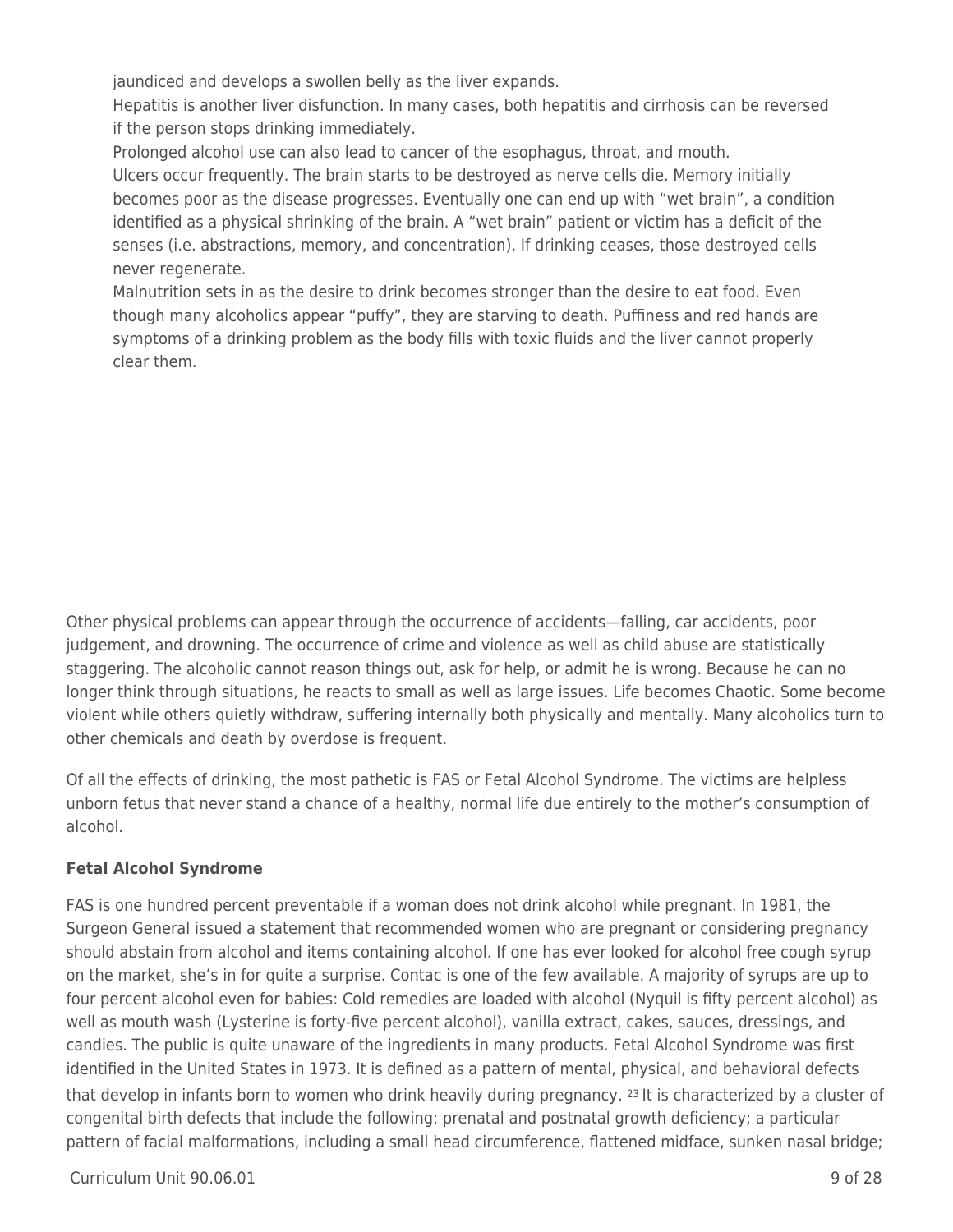central nervous system dysfunction; and degrees of major organ systems malformations. 24 Studies have shown that an average of one to two drinks daily do decrease birth weight and growth size. 25 The incidence of FAS is approximately one to three per 1,000 live births. <sup>26</sup>

If drinking alcohol stops during early pregnancy, the risks of Fetal Alcohol Syndrome decreases. In 1980, the cost associated with FAS was the following: \$14.9 million for health treatment of babies born with FAS; \$670 million in total treatment costs for 68,000 children under the age of 18; \$760 million in treatment for 160,000 FAS adults; and \$510.5 million in indirect productivity losses. <sup>27</sup>

One in six women in the peak childbearing years of 18 to 24 may drink enough to present a hazard to an unborn child. 28 Regular drinking is common among high school and middle school age girls and a sizable number drink heavily. <sup>29</sup>

Since 1989, the government has required a warning label on all alcoholic beverages. If one has ever looked for these warning signs, it is almost impossible to spot because of size, location, and camouflaging. It is a start but a feeble attempt at best.

On March 30, 1990, 20/20 ran a special about FAS. It featured the work of Michael Dorris, who after discovering that his son had FAS, wrote the book The Broken Cord (Harper and Row, 1989). In it he tells of his own anguish once he learned that his wife had drunk anti-freeze (for the alcohol) and given birth to an FAS baby. For many years he didn't known what was wrong with his son and, thankfully, found specialists that dealt exclusively with FAS children. Mr. Dorris' book has helped thousands of confused, frustrated, heartbroken parents who for years have not known what was wrong with their children. Of those interviewed on 20/20, many had adopted children and not been told of the birth mother's drinking habits. Some of the children looked visibly deformed (eyes far apart, nose flattened, protruding forehead), while others had only behavioral problems. These children are known as Fetal Alcohol Affective (not full blown FAS). Behavioral problems such as reacting without thinking, gullibility, vulnerability to things that are dangerous for them, not knowing right from wrong, and lacking sense of reason are all signs that these specific parents experience with their children. (This is not scientifically documented but rather what the interviewed parents on 20/20 reported.)

FAS children have trouble with balance, coordination, learning, and memory skills. Others are mentally retarded varying from educatable to severe retardation. Learning disabilities may show up in school. Hyperactivity, short attention span, and other behavioral problems are common.

## **Pregnancy and FAS**

The first trimester is a crucial time period. Cells are rapidly developing and forming major organs in the body. Alcohol damage at this point would destroy cells that are present as well as newly developing cells. The brain is very vulnerable because its structure is being formed during the first three months of pregnancy. 30 During the second trimester, there is an increase in tissue and organ size. The fetus is growing the most rapidly at this present time. A pregnant mother needs all the vitamins and nutrition that she can so alcohol consumption during this period could cause a baby to be smaller than normal. <sup>31</sup>

In the last three months of pregnancy, everything comes together for the fetus. Brain cells are maturing and connections between them are developing. If mothers drink two drinks per day during the eighth month of pregnancy, babies will weigh five to six ounces less at birth than the normal child. Also during this period, if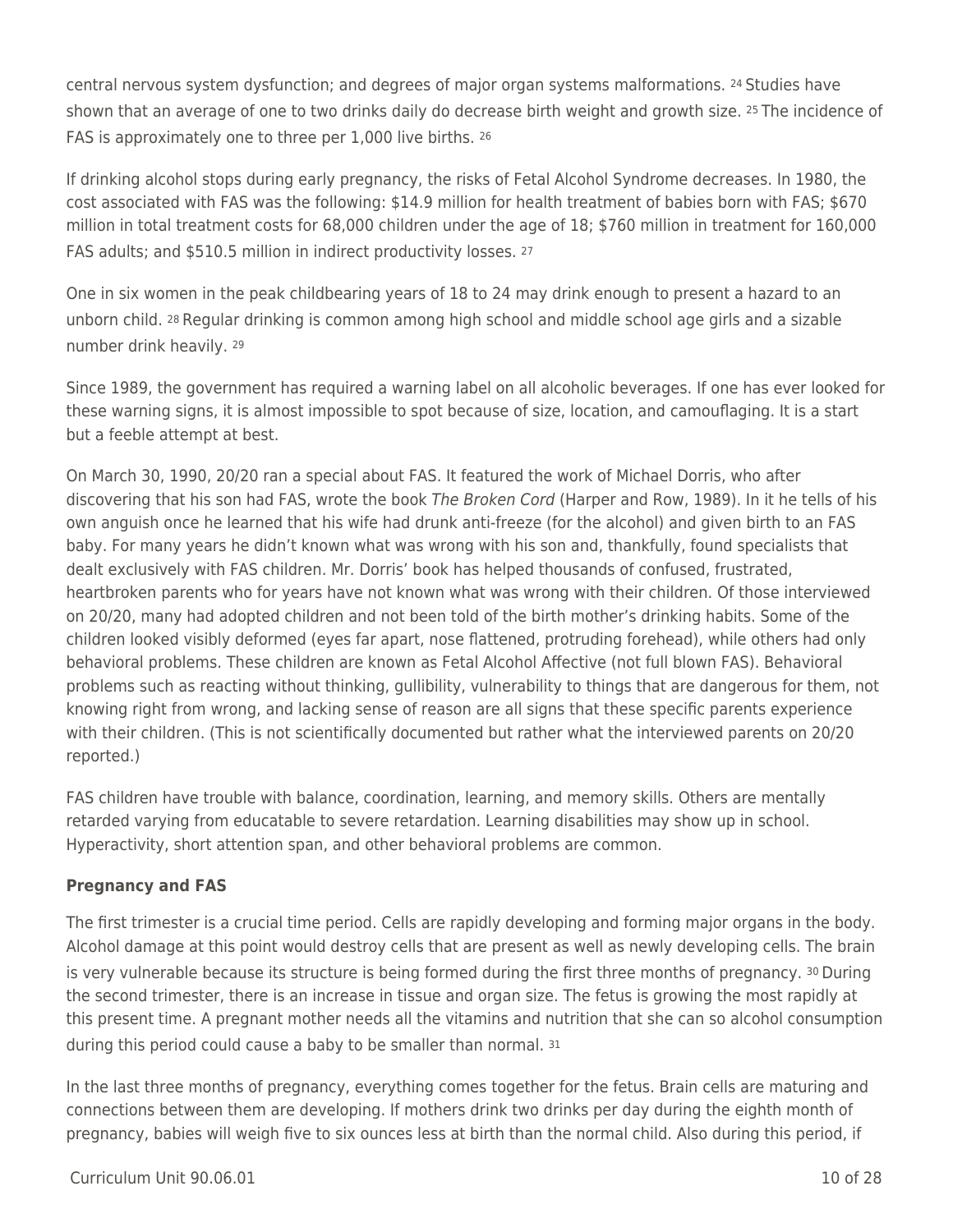one drinks too much, a baby's mental activity will be dulled. <sup>32</sup>

## **The Father's Drinking**

If the father drinks, does this effect the baby? Much research is presently being done now in this area. They do known that alcohol can harm the testicles, and heavy drinking (five or more drinks daily) is linked to a low sperm count. 33 Problems with infertility among alcoholic men is indicated.

## **What You Can Do To Give Your Baby A Healthy Start**

It is suggested to not drink alcohol if you are pregnant or thinking about getting pregnant. Get involved in healthy alternatives: Listen to music, take an aerobics class (low impact), plant a garden or do volunteer work. A baby deserves a healthy start in life and a new mother can help her fetus be the best she/he can be.

—Eat right (lots of fruits and vegetables, carbohydrates like cereals without sugar, whole wheat bread, pasta, and rice, low fat milk, fish and chicken, occasional red meat with the fat removed, and lots of water—eight glasses a day if you can.

—Exercise often.

—Have a good attitude.

- —Get enough sleep and rest.
- —Enjoy your pregnancy.

And remember, don't smoke, drink, or take drugs:

## **Part IV—Solutions**

### **Recognize The Signs of Substance Abuse**

- 1. Abandonment of goals and reduction of ambitions.
- 2. Gradual withdrawal from school and other activities.
- 3. A drop in the quality of schoolwork and a corresponding drop in grades.
- 4. Rejection of family standards and values.
- 5. Overreaction to criticism from any source.
- 6. Increase in minor illnesses.
- 7. Erratic mood changes, apathy, and lethargy.
- 8. Neglect of personal appearance and hygiene.
- 9. Mispresentation of facts—often lying.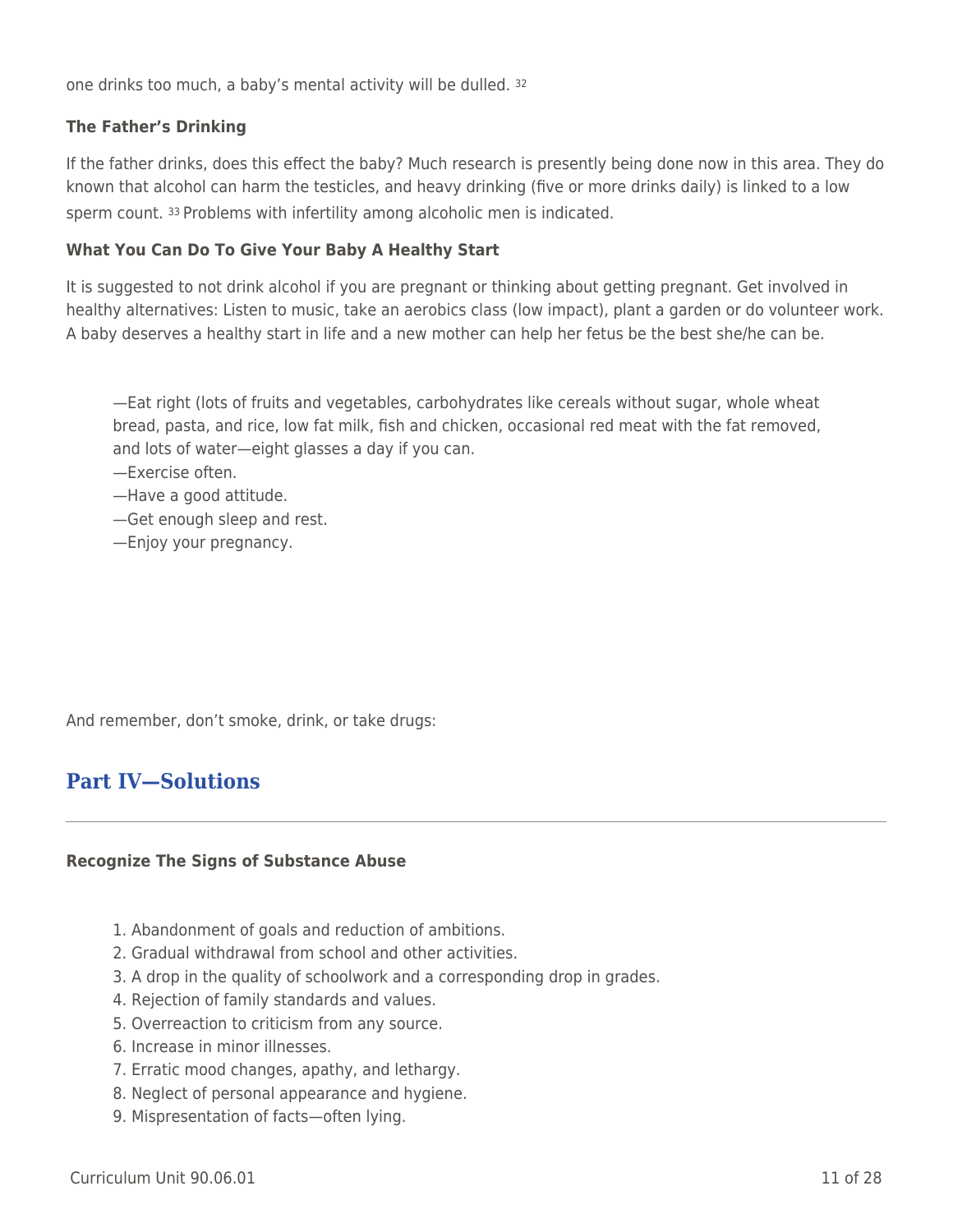10. Increased secretiveness, especially about friendships and associates, and radical changes in friendship patterns.

11. Telephone calls at odd hours.

## **What You Can Do Before There's A Problem**

The best solution is to not drink alcohol at all. You cannot miss something you've never had. Knowing all the negative aspects of drinking could be enough to stop any desire to experiment. If you do decide to drink, there are some guidelines that are suggested:

- 1. Don't drive with someone who is drinking. Be sure there's a designated driver for the evening.
- 2. If you do drink too much, call for a ride home from a trusted friend or parent.

3. If you're invited to a party, try and find out who will be there ahead of time. Once you arrive, if you're not comfortable, leave and don't feel ashamed.

4. If you drink alcohol, try and drink slowly. Alternate with soda or juice.

5. Hang around with friends that you trust that don't drink excessively. If you have friends that party heavily, see them at other functions where there's no drinking.

6. Get involved with the local chapter of SADD (Student's Against Drunk Driving). They are positive, energetic students who what to help teenagers stay alive and healthy. There's a chapter in most towns.

## **Know Yourself**

One of the ways to find out your priorities is to complete a Coat of Arms. You can write the answers to the questions, draw the answers, or even act them out. This can be made into a contest as well (based on creativity). The purpose of any Coat of Arms is to answer the questions honestly, and then take a look at your life. If you are not doing what makes you happy and content, then it's important to figure out how to change some of your lifestyle so you can be satisfied. A Coat of Arms is a way of setting goals (both long range as well as short term). An example might be the following—Question: What's my greatest success so far. Answer: Trying to complete school and receive a diploma. It will take many short term plans to finally achieve the long term goal of graduation. When you know yourself (both good and bad traits), it's easier to set boundaries. If you're asked to a party and everyone is drinking, and you're not comfortable, what will you do? If you known your values, you may chose to leave, or you could stay and only have a drink. If you're not sure of yourself, you may go along with things that aren't good for you because you feel insecure saying no to your friends. (figure available in print form)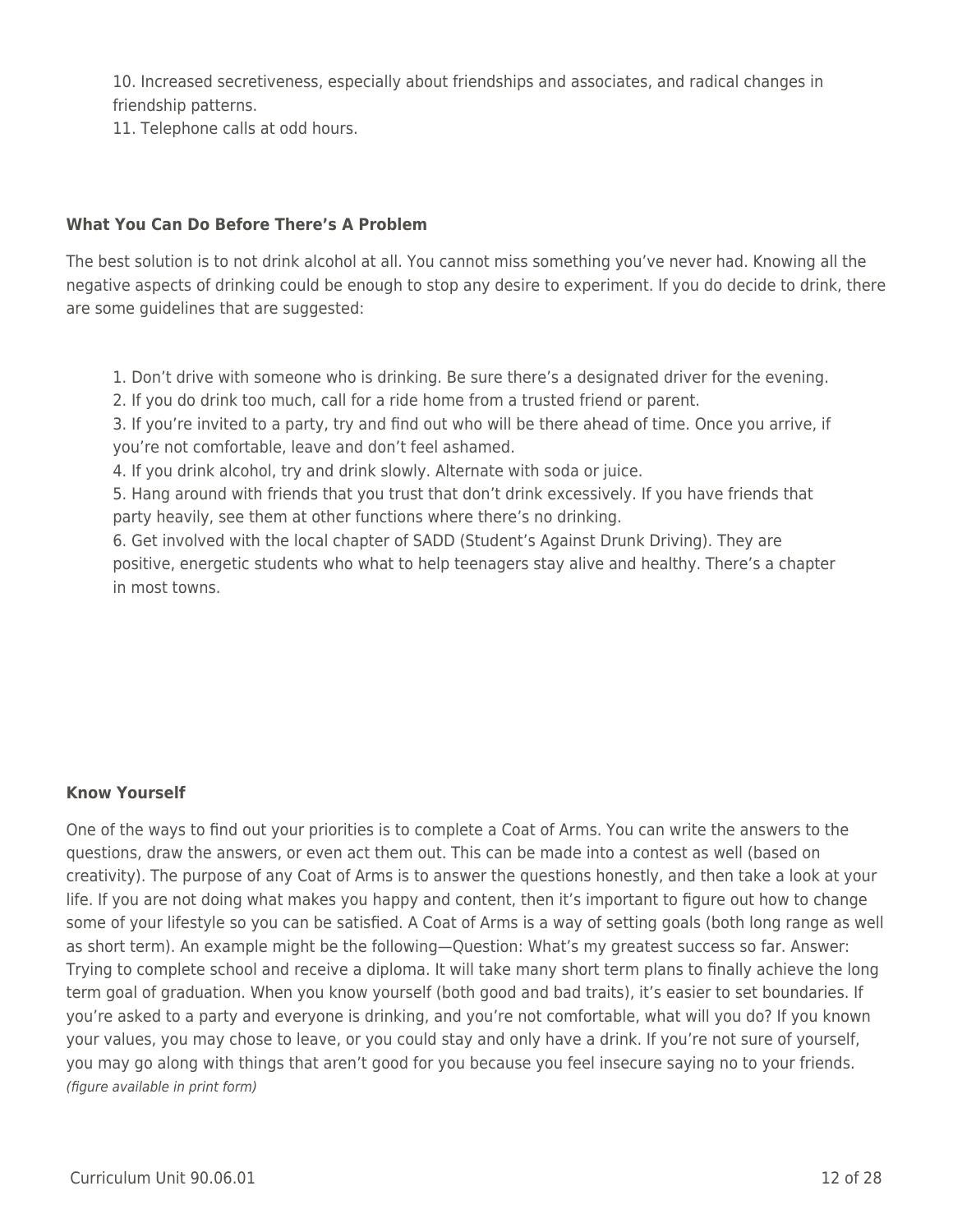## **If There's A Family Problem With Alcohol**

There are many people who can help teenagers if there is a problem with a family member. You can always go to the school counselor, social worker, or a favorite teacher. All towns have counseling centers based on a sliding financial scale. Look in the phone book under Alanon and Alateen. Both those organizations are free of charge and welcome anyone with a alcohol problem in the home. It is an anonymous fellowship. Any teenage can listen and say nothing until she is comfortable. In the fellowship, she'll get phone numbers of other kids having similar situations. It helps students realize that they're not alone.

If you don't feel that you can talk to anyone in school or Alateen, discuss your home problem with a minister or friend. Most important of all, don't keep your feelings inside and don't blame yourself for your parent (or other family members) drinking. You didn't cause the problem, and you can't cure it:

## **Some Healthy Alternatives To Drinking**

Do volunteer work. There are many places that need a teenager's help (secretarial, filing, clerical, children in hospitals, old folks, the handicapped). Helping someone less fortunate makes you feel good about yourself and deepens the sense of gratitude. Keep your life as balanced as possible—Rest, have fun, eat nutritious meals, and exercise. If your life has harmony, your attitude will stay positive a majority of the time. Drinking and drugging won't even be considered an option.

Get involved with sports, or a play, or a part-time job. Keep your life active and productive. Have a hobby, read a book, walk the dog, or babysit. Do whatever you like that's positive and growth producing.

## **If You Or A Friend Develop A Problem**

If you feel you or a friend might have a problem, get help. There are many services available in the New Haven area that are more than willing to help someone who wants to stop drinking, such as free clinics running drug and alcohol programs, hospitals, treatments centers, institutions, mental health centers, Alcoholics Anonymous, schools, and support groups. Many of these are free of charge or based upon a family's income (sliding scale). The AA hotline is a 24 hour service for anyone with questions or needing help. To date, the most successful program available to alcoholics is AA, founded more than fifty years ago by Bill Wilson and Doctor Bob. It also is an anonymous program (as is Alateen and Alanon). There are hundreds of free meetings in New Haven weekly. AA doesn't push anyone into its program since it's based on the principle of attraction, not promotion. Meetings are listed in the newspaper and anyone is invited to attend.

## **Conclusion**

In conclusion, alcoholism causes this country billions of dollars annually in medical care, accident coverage, treatment programs, and court and incarceration. It is a disease caused by environmental, psychosocial, and predispotion. It bankrupts the abuser physically, mentally, and spiritually. Alcohol abuse can ruin life for those around the alcoholic, the alcoholic himself, and most unfortunate, the unborn child of a drinking mother. An alcoholic will not recover until he hits a bottom. No one can do it for him but a supportive family helps in the process of recovery once he makes up his mind to stop drinking. Teenagers are prone to drinking due to social pressure, experimentation, and the need for acceptance. Alcohol abuse is preventable. FAS can be eliminated entirely by just not drinking alcohol one day at a time!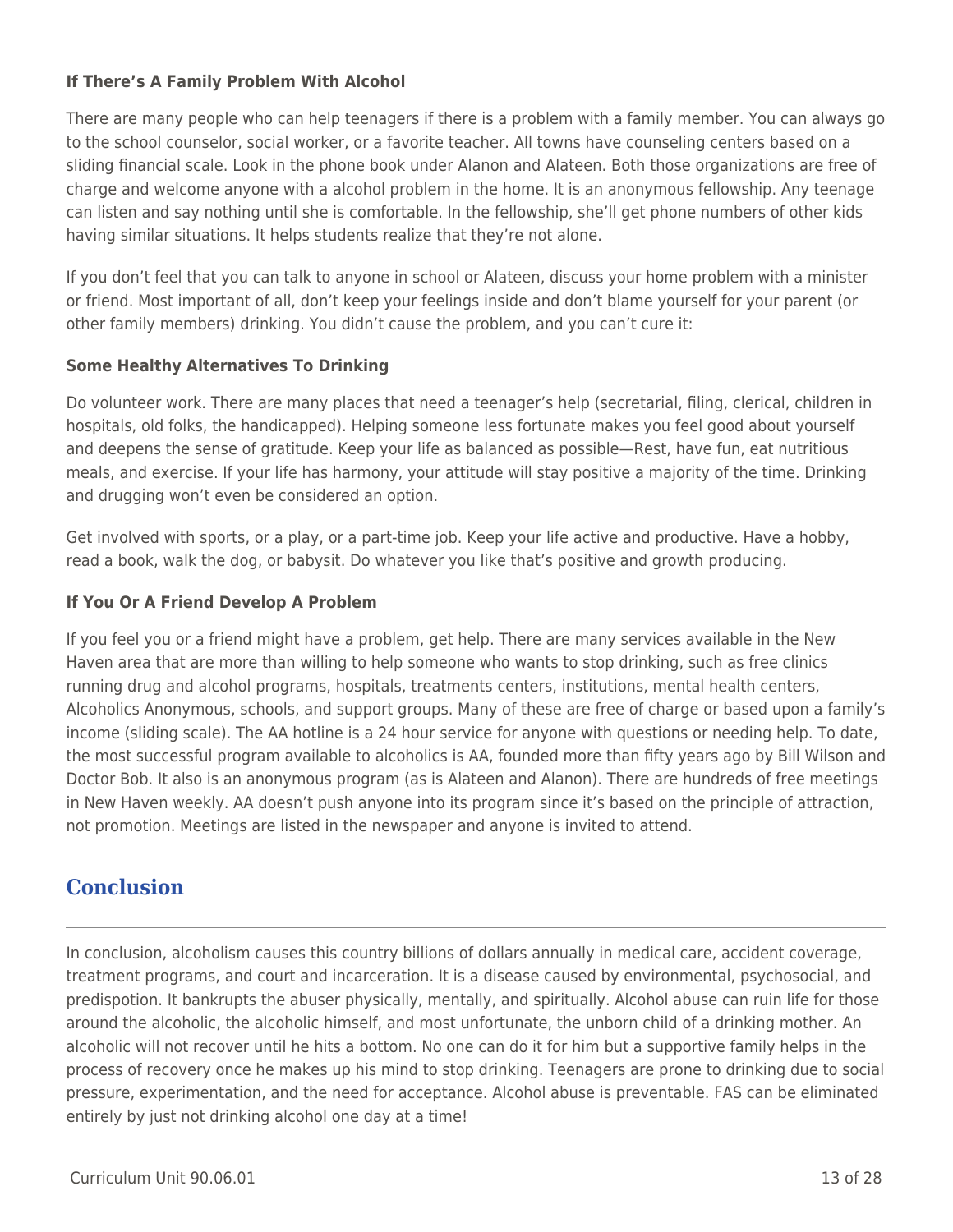The community, home, and school has a responsibility to our children to tell them about the disease for alcoholism with facts, support, and guidance. Preventive education is essential if we are ever going to win the war against alcohol abuse!

## **Part V—Student Activities & Lesson Plans**

#### **Lesson Plan I**

(figure available in print form)

## **COAT OF ARMS\***

#### **Project: Who Am I?**

Have each student draw a large Coat of Arms on poster board.

Each square should answer questions 1 through 6 graphically.

Run a contest with the most creative posters winning a prize.

Stickers and magic markers make this contest colorful.

\*Modified from Values Clarification (see List of Reference)

### **Lesson Plan II**

#### Substance Abuse Questionnaire

Ask yourself the following 20 questions and please answer them as honestly as you can. Remember, drugs includes reefer (pot) and drinking includes beer and wine coolers!

1. Are you absent from school due to drinking or drugs? YES NO

| 2. Is drinking or drug use causing more problems at home?   | YES.                      | NO. |
|-------------------------------------------------------------|---------------------------|-----|
| 3. Do you drink or use drugs because you are shy with other | <b>YES</b>                | NO. |
|                                                             | people?                   |     |
| 4. Is drinking or drug use affecting your reputation?       | <b>YES</b>                | NO. |
| 5. Have you ever felt badly after drinking or drug use?     | <b>YES</b>                | NO. |
| 6. Have you gotten into financial difficulties as a result  | <b>YES</b>                | NO. |
|                                                             | of drinking or drugs.     |     |
| 7. Do your friends or where you hang out change when        | <b>YES</b>                | NO. |
|                                                             | drinking or taking drugs. |     |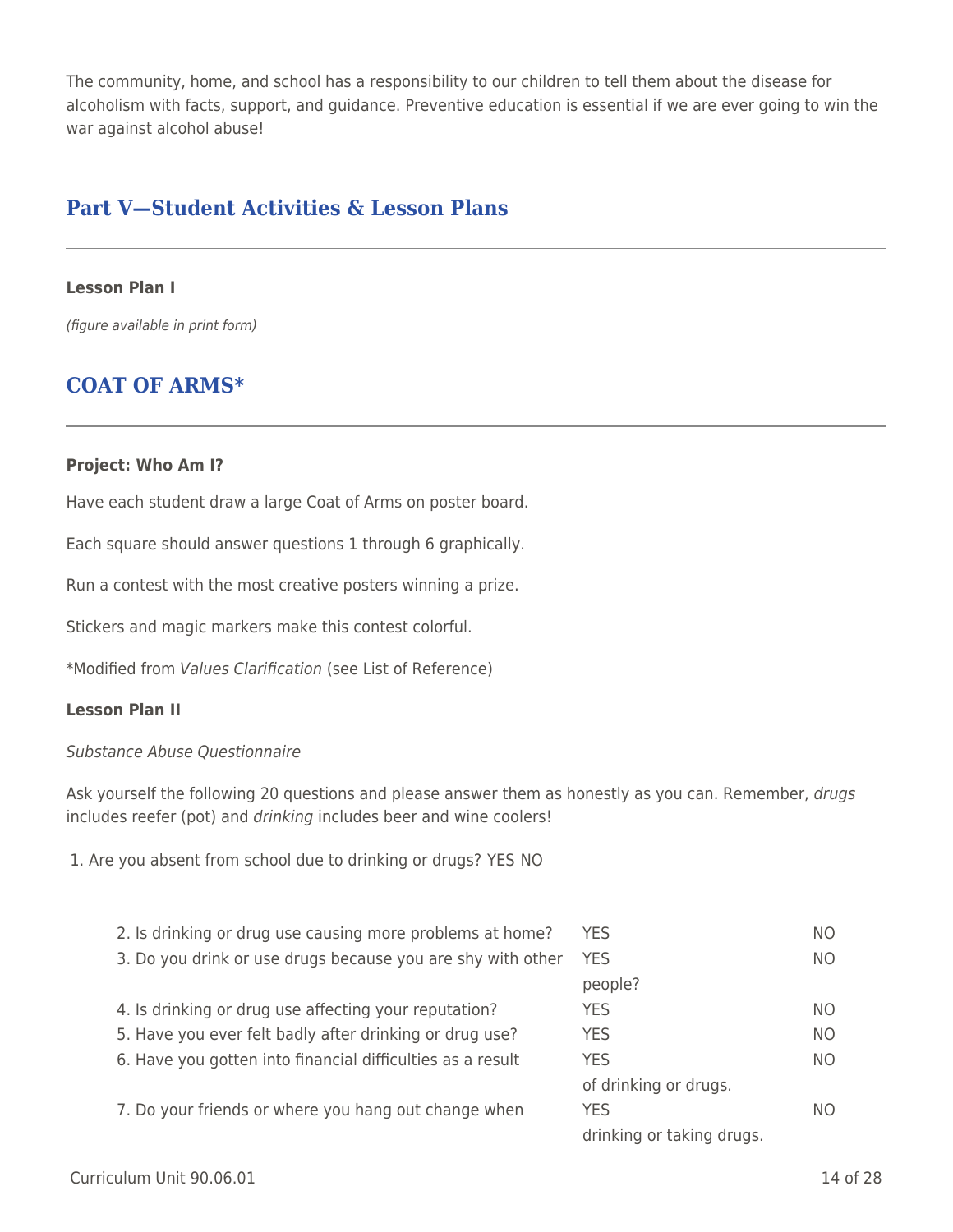|  |  |  | 8. Does your drinking or drug use make you less responsible YES |  |  |
|--|--|--|-----------------------------------------------------------------|--|--|
|--|--|--|-----------------------------------------------------------------|--|--|

for your family's welfare? (Are you spending too much money on drugs or drinks?)

| 9. Have your goals changes since drinking or using drugs.      | <b>YES NO</b> |                                          |
|----------------------------------------------------------------|---------------|------------------------------------------|
| 10. Do you need a drink or drug at a definite time regularly?  | <b>YES NO</b> |                                          |
| 11. Do you need a drink or drug the next morning to get rid    | YES NO        |                                          |
|                                                                |               | of hangover or low?                      |
| 12. Does drinking or drug use cause you to have difficulty in  | <b>YES NO</b> |                                          |
|                                                                |               | sleeping?                                |
| 13. Do you do less positive things since drinking or taking    | YES NO        |                                          |
|                                                                |               | drugs?                                   |
| 14. Is drinking or taking drugs jeopardizing your ability to   | <b>YES NO</b> |                                          |
|                                                                |               | complete whatever you are<br>doing?      |
| 15. Do you drink or take drugs to forget or get away from      | YES NO        |                                          |
|                                                                |               | worries or troubles?                     |
| 16. Do you drink or take drugs alone?                          | <b>YES NO</b> |                                          |
| 17. Have you ever had a complete loss of memory as a result    | <b>YES NO</b> |                                          |
|                                                                |               | of drinking or drug use? (A<br>blackout) |
| 18. Has your physician ever treated you for drinking or taking | <b>YES NO</b> |                                          |
|                                                                |               | drugs?                                   |
| 19. Do you drinking or take drugs to build up your self        | <b>YES NO</b> |                                          |
|                                                                |               | confidence?                              |
| 20. Have you ever been to a hospital or institution due to     | <b>YES NO</b> |                                          |
|                                                                |               | drinking or taking drugs?                |

## **Lesson Plan III**

### Advertising: Its Effect on Children\*

Children grow up in the United States being affected by the media in every phase of their life. By the age of two, a little tike knows that goodies are at the bottom shelf of every grocery store. He is aware of the best toys, the "in styles", the places to shop, and products to buy, around the age of five. Messages about family life, communication, medication, sports activities, churches to visit, sexual activities, cleaning products, and the roles of men and women, have subtly infiltrated, impressionable young minds. Advertising has the greatest single influence on this country and when used constructively can redirect negative thoughts into positive ideas. Unfortunately, since the bottom line is profit, the majority of ad agencies and big business stock holders somehow forget the importance of simple human values.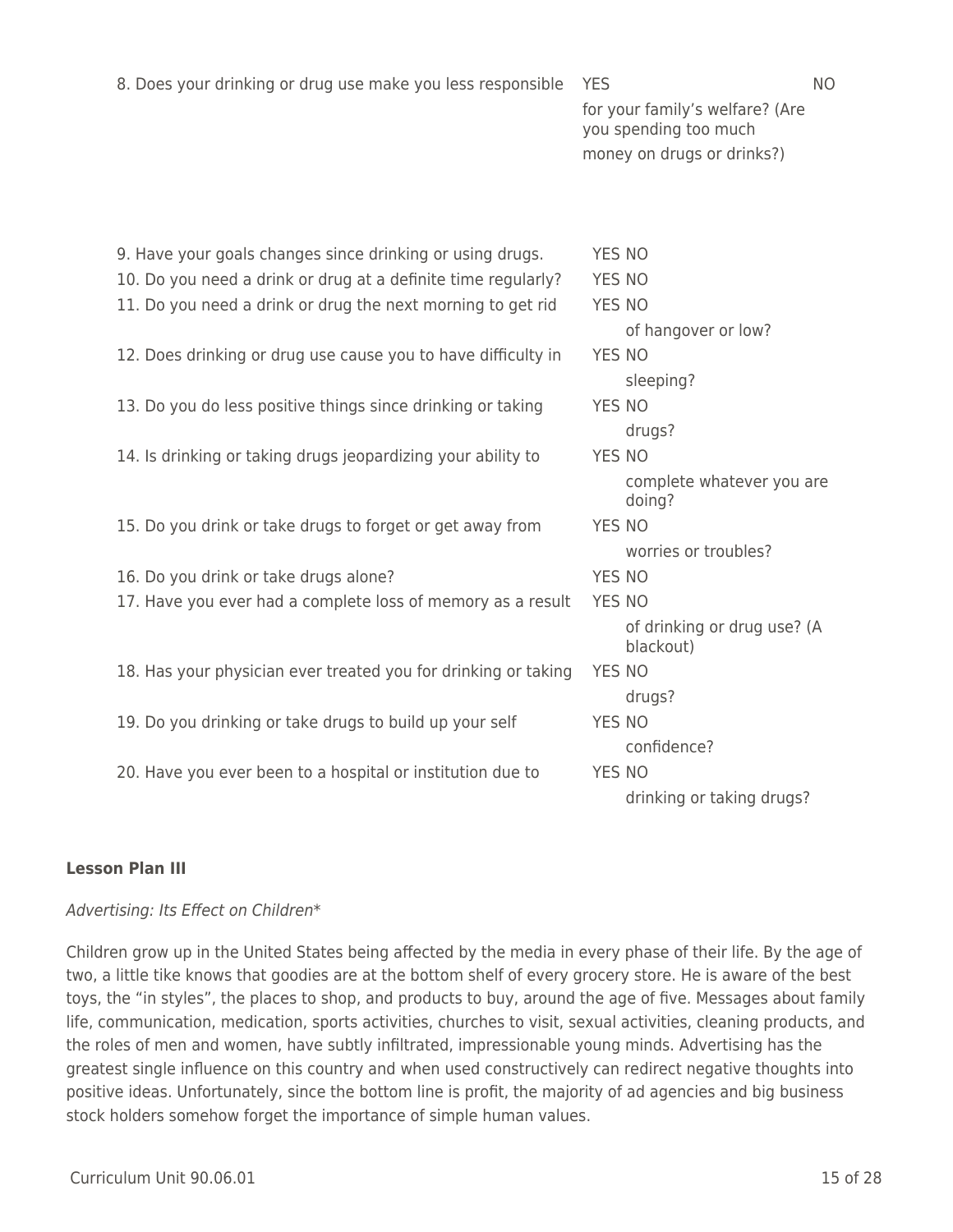\* Block, S., (1988) "Advertising, Drugs, & Booze", Institute of Teaching & Learning, STate Department of Education, Hartford, CT Let's take a look at a typical Sunday afternoon in many homes throughout the country. A little boy knows that his dad and cronies will be watching football. "The boys" will be munching on sandwiches and potato chips, accompanied by multitude of beers. Every fifteen minutes the game will be interrupted with beer commercials or automobile advertisements. Each commercial will show "macho men" who laugh, slug each other on the shoulder, knock down a beer or two, a have sexy woman on their arm, or drive into the sunset, looking for freedom. Mom and "the girls" are in the kitchen fixing food, cleaning up after the boys, or occasionally joining their "men". The little boy is confused because during the week he sees mom and dad come home from work, barely communicating, watching television and drinking beer, falling asleep only to repeat the same pattern again he next day. What is the little boy learning about family life? Let's break it down:

1. Adults talk to tv sets, not to each other.

- 2. Mom and dad relax by eating junk food and drinking alcohol.
- 3. "The boys" drink together and have fun.
- 4. "The girls" hang together and have fun.

5. "The girls" and "the boys" are not together. What this same little boy is discovering about alcohol is:

1. Alcohol brings people together.

2. Alcohol helps you relax.

3. Alcohol is integral part of daily life. The message continues on, no matter where this little boy goes. On his way to school, he sees a billboard with a famous sports figure leaning over a suggestive looking woman. At the bottom of the ad is a large bottle of scotch. Even if a child can't read, the message is loud and clear . . . BOOZE MAKES IT HAPPEN . . . whether it's sports, sex, or life's events.

And what about drugs? A first grader may not yet read, but she absolutely knows what mom takes for a headache, how much reefer her brother smokes with his friends, the amount of alcohol dad consumes at the end of the day, how strange her aunt behaves at family parties after a few cocktails and the name of the cough syrup she takes when she has a cold. Ask this same little girl to walk into a drugstore and pick out congestion medication, feminine hygiene sprays, or ointment for itching, and she will be able to perfectly complete this task. The impact of advertising is so powerful that it's frightening.

Teaching about the disease of alcoholism and drug abuse through media and print advertising is the most effective method this author has discovered. Utilizing what is second nature for children helps them to stay comfortable on a topic that could otherwise become very threatening. The way to reach people, regardless of age, is through listening, sharing, and personal experiences. In this way, trust is established. Without trust, education about the influence of alcohol and drug abuse can never be effective. It will be disregarded or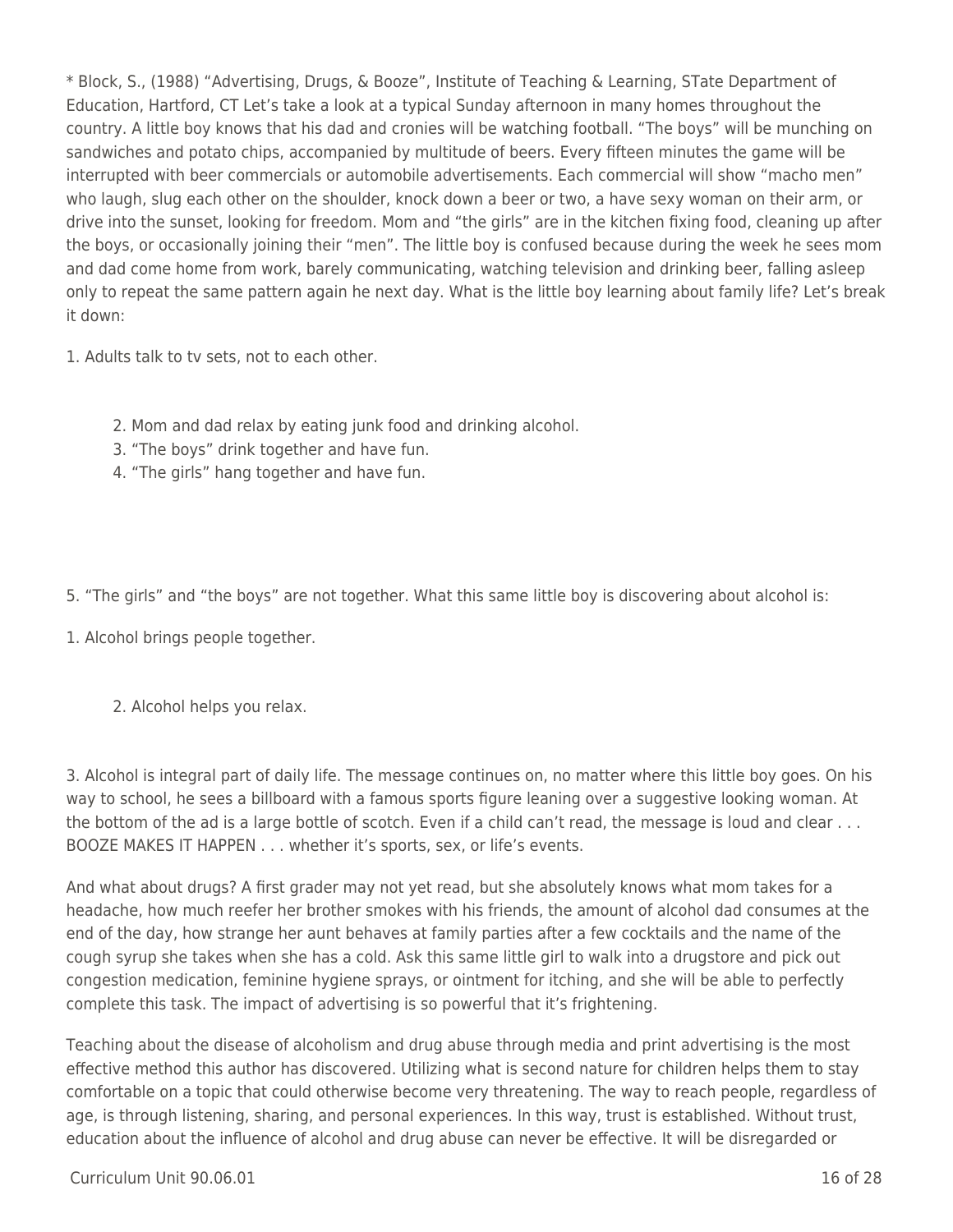dismissed as just another course a student is required to take. Most people turn to some type of support when they are lonely, afraid, uncertain, or have low self esteem. Unfortunately, often times that support is not positive. Alcohol and drugs become the quick fix for all of life's problems and solutions. Teaching about addiction must first establish a feeling of safety where thoughts and questions can be shared. It's a lot more than book knowledge of chemicals and listings of rehabilitation centers; it's about attitudes and messages that children have seen from the time of birth through the influence of parents, environment, and advertising.

## *PROJECTS:*

1. Cut out magazine ads; watch tv ads at different times of the day and early evening; listen to different radio stations; cut out newspaper ads.

2. Look at each ad for content and messages, plus hidden messages that can be derived from the heading or photo.

W Y D N M S N S S G E A A I I B B T I

 $\frac{1}{2}$ XL C O D B M T E E Z C D S N L I Y L  $\frac{1}{2}$ 

<sup>D</sup> <sup>L</sup> <sup>P</sup> <sup>E</sup> <sup>S</sup> <sup>C</sup> <sup>Z</sup> <sup>E</sup> <sup>E</sup> <sup>D</sup> <sup>T</sup> <sup>Z</sup> <sup>L</sup> <sup>O</sup> <sup>M</sup> <sup>Y</sup> <sup>I</sup> <sup>A</sup> <sup>I</sup> <sup>C</sup> <sup>Y</sup>

 $\frac{1}{2}$ KAD O I S C N N M D R P V G V U G W  $\frac{1}{2}$ 

<sup>L</sup> <sup>T</sup> <sup>P</sup> <sup>M</sup> <sup>E</sup> <sup>L</sup> <sup>H</sup> <sup>G</sup> <sup>B</sup> <sup>A</sup> <sup>F</sup> <sup>F</sup> <sup>L</sup> <sup>I</sup> <sup>N</sup> <sup>G</sup> <sup>R</sup> <sup>Y</sup> <sup>W</sup> <sup>O</sup> <sup>L</sup>

<u>t</u> ZN S S E K F L A L A O N L V Y R Y <mark>s</mark>

<sup>Y</sup> <sup>T</sup> <sup>I</sup> <sup>Z</sup> <sup>Q</sup> <sup>S</sup> <sup>N</sup> <sup>W</sup> <sup>E</sup> <sup>Y</sup> <sup>V</sup> <sup>N</sup> <sup>S</sup> <sup>N</sup> <sup>Y</sup> <sup>K</sup> <sup>C</sup> <sup>K</sup> <sup>R</sup> <sup>A</sup> <sup>H</sup>

- 3. Design a chart of ads that give mixed messages.
- 4. Design your own ad about a store you can own or a product you'd like to sell.
- 5. Design an ad about drugs or alcohol use.

### **Lesson Plan IV**

<sup>F</sup> <sup>E</sup> <sup>N</sup> <sup>R</sup> <sup>C</sup> <sup>A</sup> <sup>P</sup> <sup>C</sup> <sup>T</sup> <sup>I</sup> <sup>C</sup> <sup>V</sup> <sup>B</sup> <sup>R</sup> <sup>S</sup> <sup>M</sup> <sup>A</sup> <sup>W</sup> <sup>F</sup> <sup>D</sup> <sup>J</sup>

## **WORD FIND PLUS**

Can you find these words?

| CLOSETDRINKER PSYCHOSOCIAL ENVIRONMENT |                               |                  |
|----------------------------------------|-------------------------------|------------------|
| <b>PREDISPOSED</b>                     | <b>CHROMOSOMES ABSTINENCE</b> |                  |
| HEREDITARY                             | ALCOHOLISM                    | <b>ANONYMOUS</b> |
| <b>CIRRHOSIS</b>                       | <b>ALCOHOLIC</b>              | <b>POWERFUL</b>  |
| <b>BAFFLING</b>                        | <b>ADOPTION</b>               | <b>RECOVERY</b>  |
| <b>BLACKOUT</b>                        | <b>CUNNING</b>                | <b>DISEASE</b>   |
| ENABLER                                | <b>ALATEEN</b>                | <b>BOTTOM</b>    |
| <b>DENIAL</b>                          | <b>ALANON</b>                 | <b>GENES</b>     |
| <b>LIVER</b>                           | <b>TWIN</b>                   | <b>SADD</b>      |
| FAS                                    |                               |                  |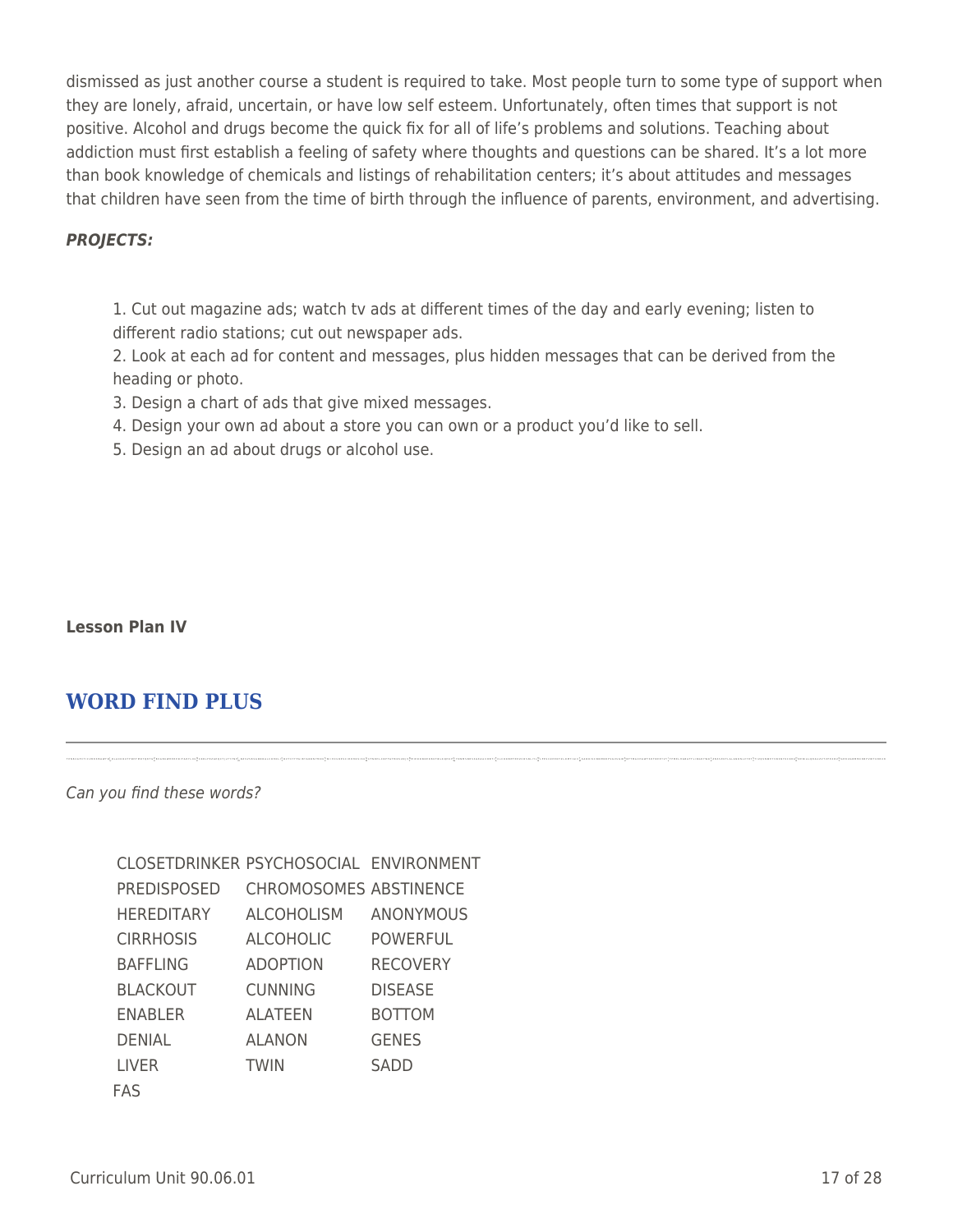. . B . P E . . E . . T . L . . . . .

. . A . . W H E R E D I T A R Y . . .

#### B L A C K O U T P . . . . O . . . . . **Lesson Plan V**

. . . . . . P . . . . . . . . M . . . .

1. What situations in your life seem like they will never change, never be different no matter what you do? Make a list. What do you control? What is out of your control? (Do you know the difference?)

. . N M S N . S S . E . A I . . . . .

. . C O O . M . E . . C D S N L . . .

L . E S C . E E D T . . O M . I . . .

. . T M A . . A . T . R T N E E . . .

. . . E L . . B A F F L I N G R . . .

. . S S E . . L A L A N O N . . Y . .

. I . . . N . E . . N S N . K . . . .

D E N I A L . R . U . . . . . E . . .

. . . . . . . . C . . . . . . . R . . .

. . N R H L . N P . . T . O . . . . .

. . E O O . O E O R . . W L . . . . .

2. What are you doing, thinking, feeling about the above?

3. What else can you CHOOSE to do? Think? Feel?

4. What fears do you have about change? How can you challenge, question, contradict these fears?

5. Think about and answer:

I learned that

I rediscovered that

I'm beginning to wonder

I was surprised to find that

I would like to explore

Now, that I think of it, I

I would like to follow up on

I would like to make a contract with myself to

I see the need to ask the support of

I want to think more about

### **Lesson Plan VI**

Design a DNA Model

Chromosomes are made up of the chemical DNA. DNA looks like a long, twisted ladder if seen under a powerful microscope. Different genes result from different arrangements of the rungs and billions of arrangements are possible.

Build a DNA Model.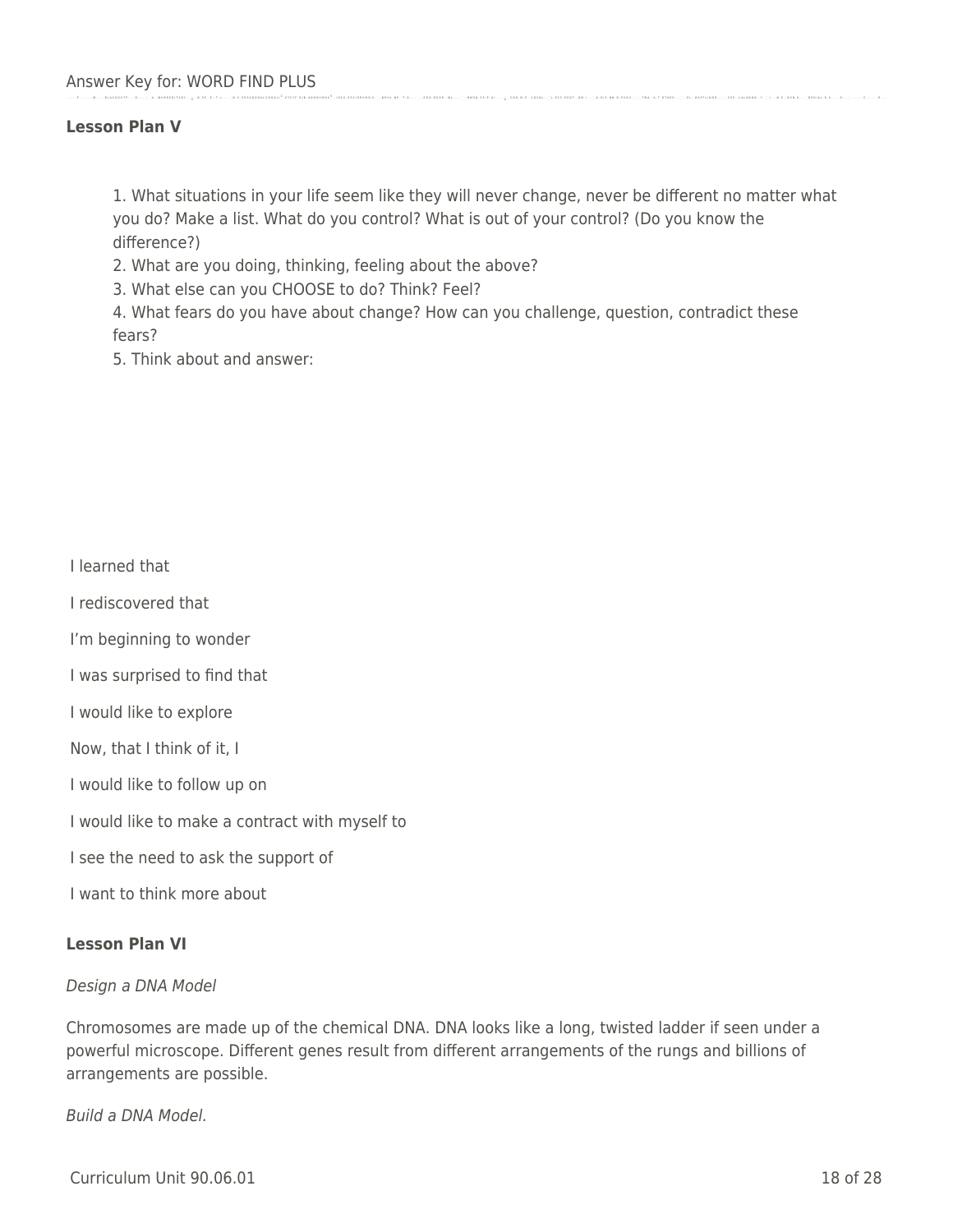Use colored paper, straws, or pipe cleaner and see what you can create. Make sure it's a least three feet in length.

## **Lesson Plan VII**

### Role Playing Situations

Students take different parts and act out the following coming up with a variety of solutions for each situation.

1. You are pregnant and your friends are smoking reefer and drinking. They tell you to have some with them. What will you do?

2. You're leaving your grandparents' house and your Dad has had too much to drink. You do not have your license. You live two miles from your grandparents.

3. You're at a party and your friends are drunk. You can't drive. What will you do?

4. A friend of yours is drinking a lot and not just on weekends. He acts crazy when he drinks. His dad is an alcoholic. Will you talk to him about his problem or leave him alone because it's his life.

a. Have the friend be resistant and angry.

b. Have the friend be agreeable.

5. Your mother is depressed very often and has a high pressured job. She says she "needs" to drink after work to calm down but its becoming excessive. Will you talk to her about it. What will you say. (Have someone be the mom in denial.)

### **Lesson Plan VIII crossword Plus**

ACROSS:

- 3. Passed on from generation to generation.
- 4. Fetal Alcohol Syndrome.
- 6. When you lose everything materially or emotionally.
- 8. In your family line, making you susceptible to a sickness.
- 11. When a person hides her drinking and drinks alone.
- l2. Our surroundings.
- 13. The disease of uncontrollable drinking.
- 16. Not drinking alcohol.
- 17. A person not able to control drinking.
- 20. Becoming a parent to someone else's child.
- 21. Sneaky.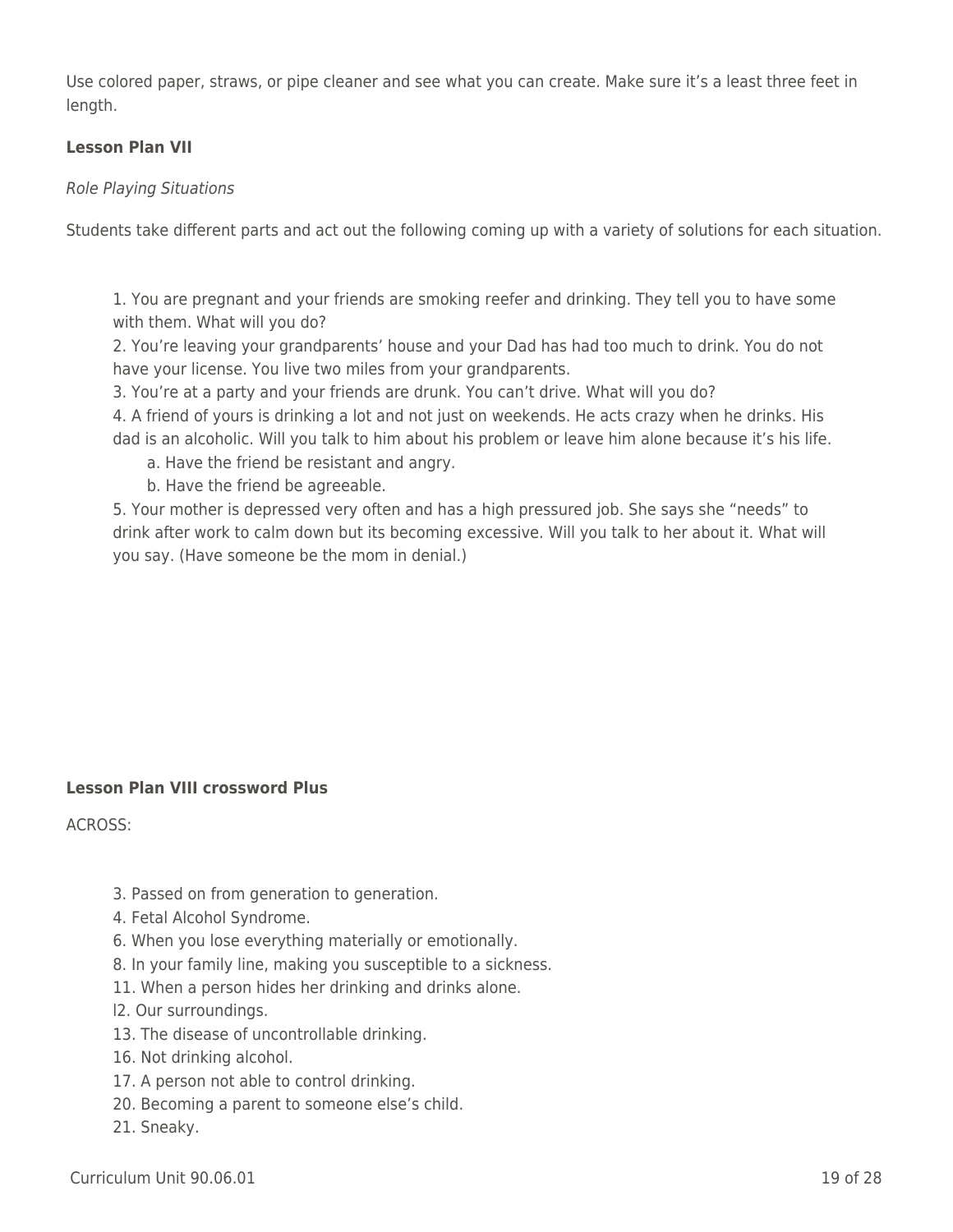22. Group supported meetings for teenagers living with or affected by alcoholism.

## DOWN:

- 1. Made up of genes.
- 2. Not drinking a day at a time.
- 5. Students Against Drunk Driving.
- 7. Strong.
- 8. What you think about people's approval of you.
- 9. A disease of the liver.
- 14. Confusing and strange.
- 15. When a person can't remember what he did when drinking.
- 18. Help you become what you are.
- 19. Siblings born at the same time.

(figure available in print form)

ANSWER KEY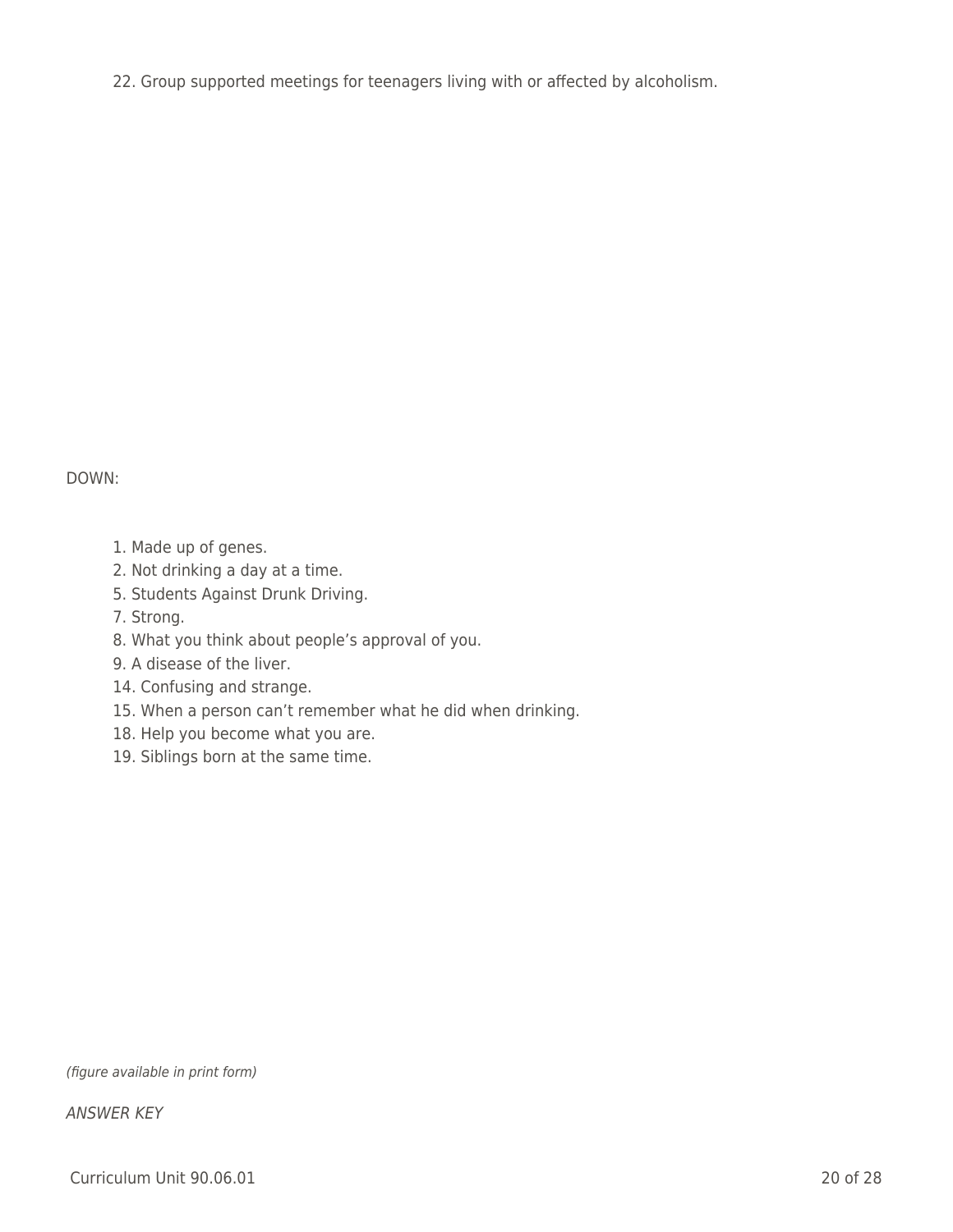Across: Down: 3. HEREDITARY 1. CHROMOSOMES 4. FAS 2. RECOVERY 6. BOTTOM 5. SADD 8. PREDISPOSED 7. POWERFUL 11. CLOSETDRINKER 8. PSYCHOSOCIAL 12. ENVIRONMENT 9. CIRRHOSIS 13. ALCOHOLISM 10. ANONYMOUS 16. ABSTINENCE 14. BAFFLING 17. ALCOHOLIC 15. BLACKOUT 20. ADOPTION 18. GENES 21. CUNNING 19. TWIN 22. ALATEEN C R H E R E D I T A R Y R C FAS B O T T O M P A M V P R E D I S P O S E D O E S W D C S R Y E A I O Y CLOSETDRINKER M H F O R E N V I R O N M E N T U N H S S L Y O A L C O H O L I S M M S B C B O I A B S T I N E N C E L U S F A A S F A L C O H O L I C G L T K E I W A D O P T I O N CUNNING U E G N A L A T E E N S

## **Lesson Plan IX**

## RECIPE FOR THE CREATION OF A NEW PERSON

A stand-by favorite in all parts of the world. Can come out in a variety of ways depending upon specific ingredients that vary according to each couple.

Take 1 sperm (made up of Dad's 23 chromosomes) Mix with 1 egg (made up of mom's 23 chromosomes) Join and stir until a zygote is created. Leave in mom's oven at 98.6 ofor nine months. Nurture and feed with wholesome foods and vitamins. Remove when well done.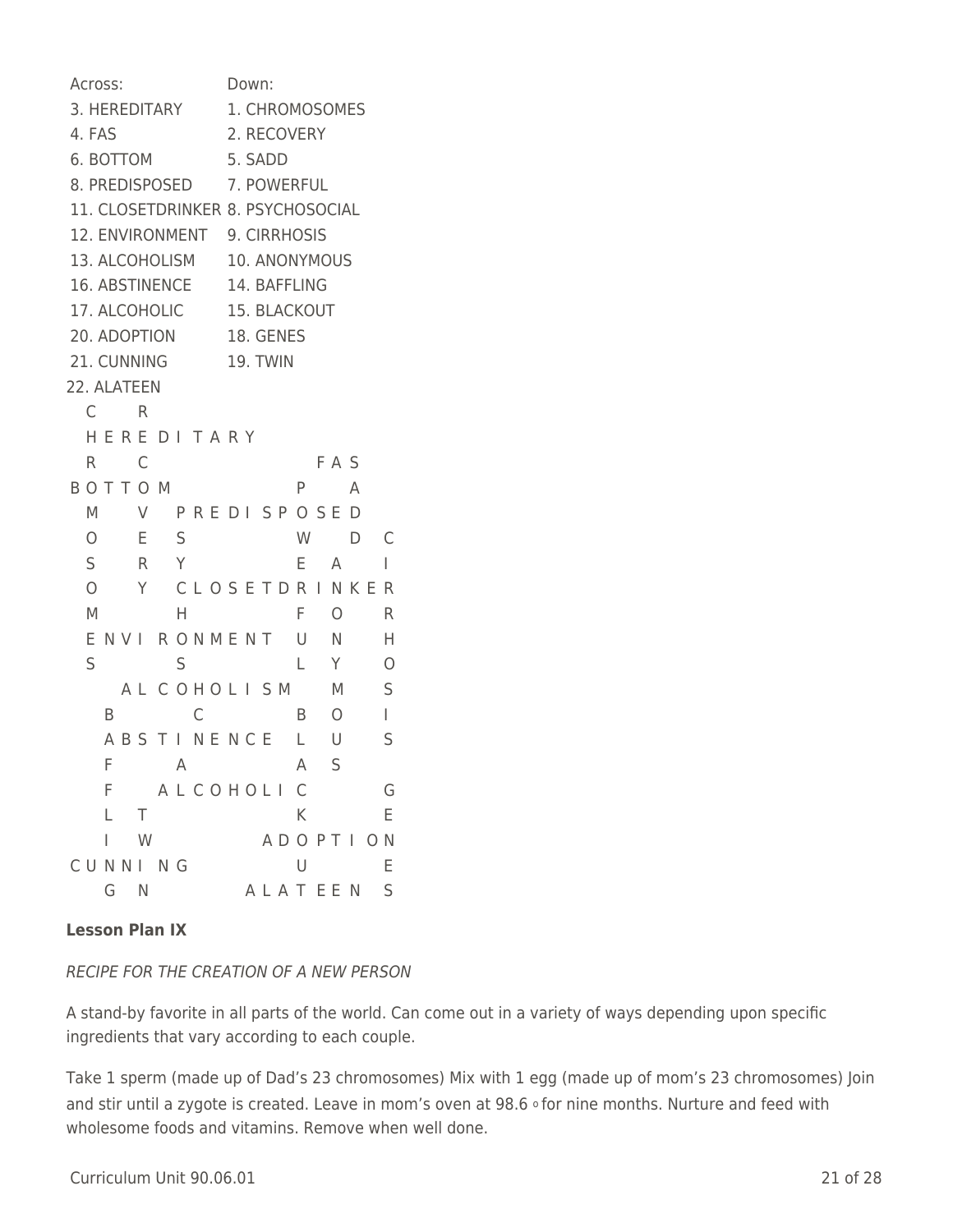Recipe will produce one healthy, happy new person with her/his very own 46 chromosomes!

(figure available in print form)

Each student should create her/his own unique idea as a rap, song, or drawing.

## **Notes**

1. Health , Choosing Wellness, Arnold G., Bengele H., Diehl G., Grant J., Krupski S., Lorentzen K., Rendeiro E., Sondrini M., Zeno K., Prentice Hall, Inc., 1989, Englewood Cliffs, NJ, p. 475.

2. Ibid, p. 475.

3. Ibid, p. 475.

4. Ibid, p. 475.

5. Ibid, p. 475.

6. Adweek "America's Favorite Campaigns", February 26, 1990, p. 42.

7. Ibid, p. 475.

8. Ibid, p. 475.

9. Smart R., (1988) "Does Alcohol Advertising Affect Overall Consumption? A Review of Empirical Studies", Journal of Studies on Alcohol, Vol. 49, No. 4, pp. 314-323.

10. Goodwin, D.W. (1988) "Is Alcoholism Hereditary?", Ballantine Books, N.Y., p.63.

11. Schucket M.A., "Biological Vulnerability to Alcoholism", Journal of Consulting & Clinical Psychology, (1988) Vol. 55, No. 3, pp. 301-309.

12. Goodwin D.W., "Alcoholism & Heredity", Arch Gen Psychiatry, (1979) Vol. 36, pp. 57-61.

13. Roe A., Burke B., "Adult Adjustment of Foster Children of Alcoholic & Psychotic Parentage and the Influence of a Foster Home", Memoirs of the Section on Alcohol Studies, New Haven, Conn., Yale Univ., Quarterly Journal of Studies on Alcohol, No. 3.

14. Bohman M., Siquardsson S., Cloninger R., (1981) "Maternal Inheritance of Alcohol Abuse", Arch Gen Psychiatry, Vol. 38, Sept., pp. 965-969.

15. Goodwin D.W., (1988) "Is Alcoholism Hereditary?", Ballantine Books, p. 127 . 16. Ibid, p. 127.

17. Ibid, p. 93.

18 Ibid, p. 94.

19. Kolata G., (1988) "Study Finds Differences in Cells of Alcoholics", The New York Times, Thurs., Sept. 15, 1988.

20. Brody J., (1987), "Personal Health", The New York Times, Wed., Aug. 19, 1987.

21. Altman L.K., "Scientists See A Link Between Alcoholism and A Specific Gene", The New York Times, Wed., Apr. 18, 1990.

22. Arnold G., Bengele H., Diehl G., Grant J., Krupski S., Lorentzen K., Rendeiro E., Sondrini M., Zeno K., "Health, Choosing Wellness", Prentice Hall, Englewood Cliffs, N.J., p.476.

23 ". Fetal Alcohol Syndrome", (1985) Alcohol Topics in Brief, National Institute on Alcohol Abuse and Alcoholism (NIAAA), April 1985, p. 1.

24 Warren, K., (1985) "Alcohol Related Birth Defects: Current Trends in Research", Alcohol Health and Research World, National Institute on Alcohol Abuse and Alcoholism NIAAA, Vol. 10, No. 1, Fall, 1985, p. 4. 25. Little, R. and Ervin, C., (1985) "Alcohol Use and Reproduction, Alcohol Problems in Women" p. 162. 26 Funkhouser, F. and Denniston R., (1985) "Preventing Alcohol Related Birth Defects", Alcohol Health and Research World, NIAAA, Vol. 10, No. 1, Fall, p. 54.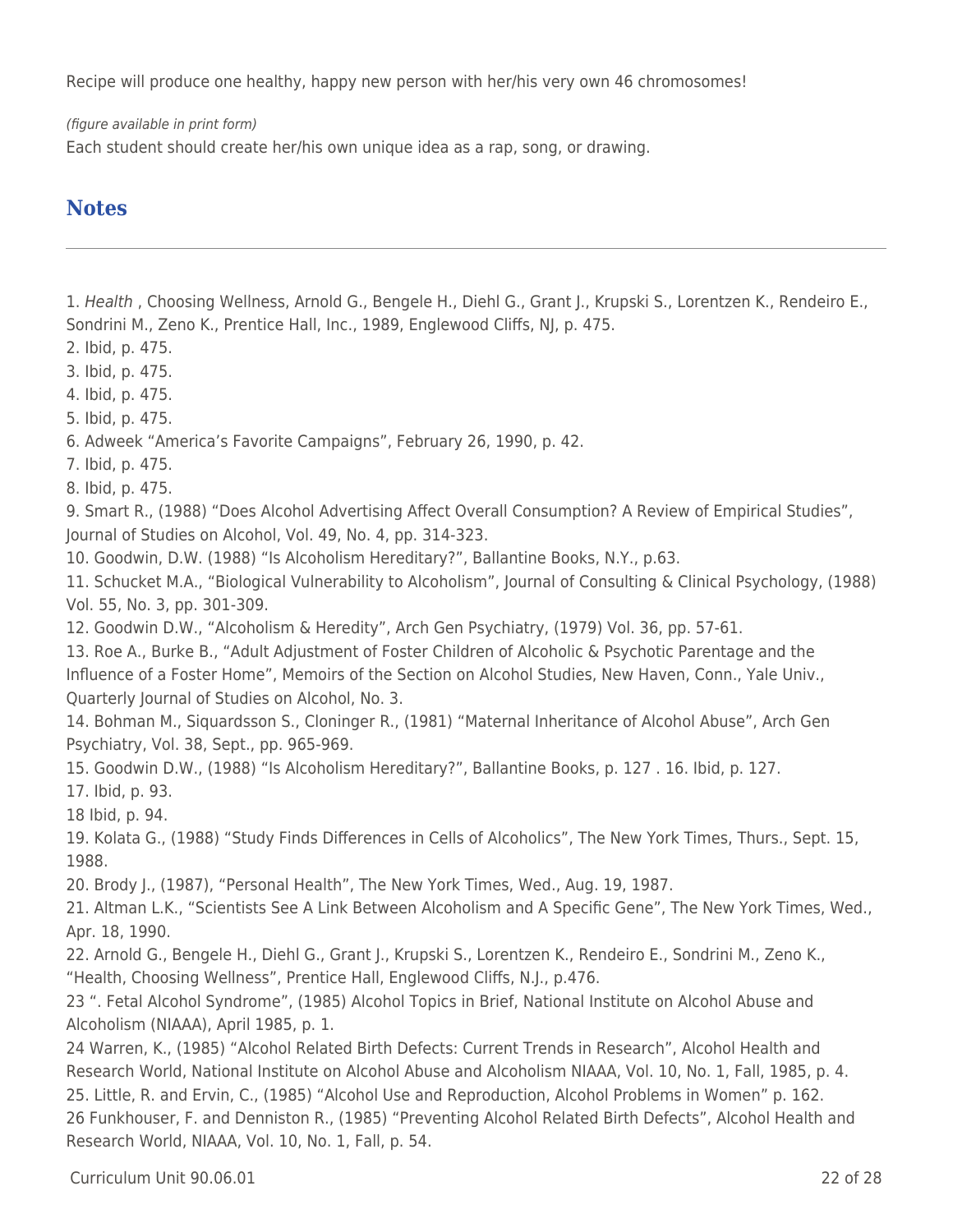27. RTI, Economic Costs to Society, p. B-11 and B-15.

28. "Behavior Risk—Factor Surveillance—Selected States", (1983) Morbidity and Mortality Weekly Report, pp. 32-155.

29. Funkhouser, J. and Denniston, R. (1985) "Preventing Alcohol Related Birth Defects", Alcohol Health and Research World, NIAAA, Vol. 10, No. 1, Fall, 1985, p. 57.

30. L. Channing, (1983) Bete Co., Inc., South Deerfield, Mass., "Fetal Alcohol Effects", p.11.

31. Ibid, p. 11.

32. Channing, L., (1983) "Fetal Alcohol Effects", Bete Co., Inc., South Deerfield, Mass., p. 11.

33. Ibid, p. 12.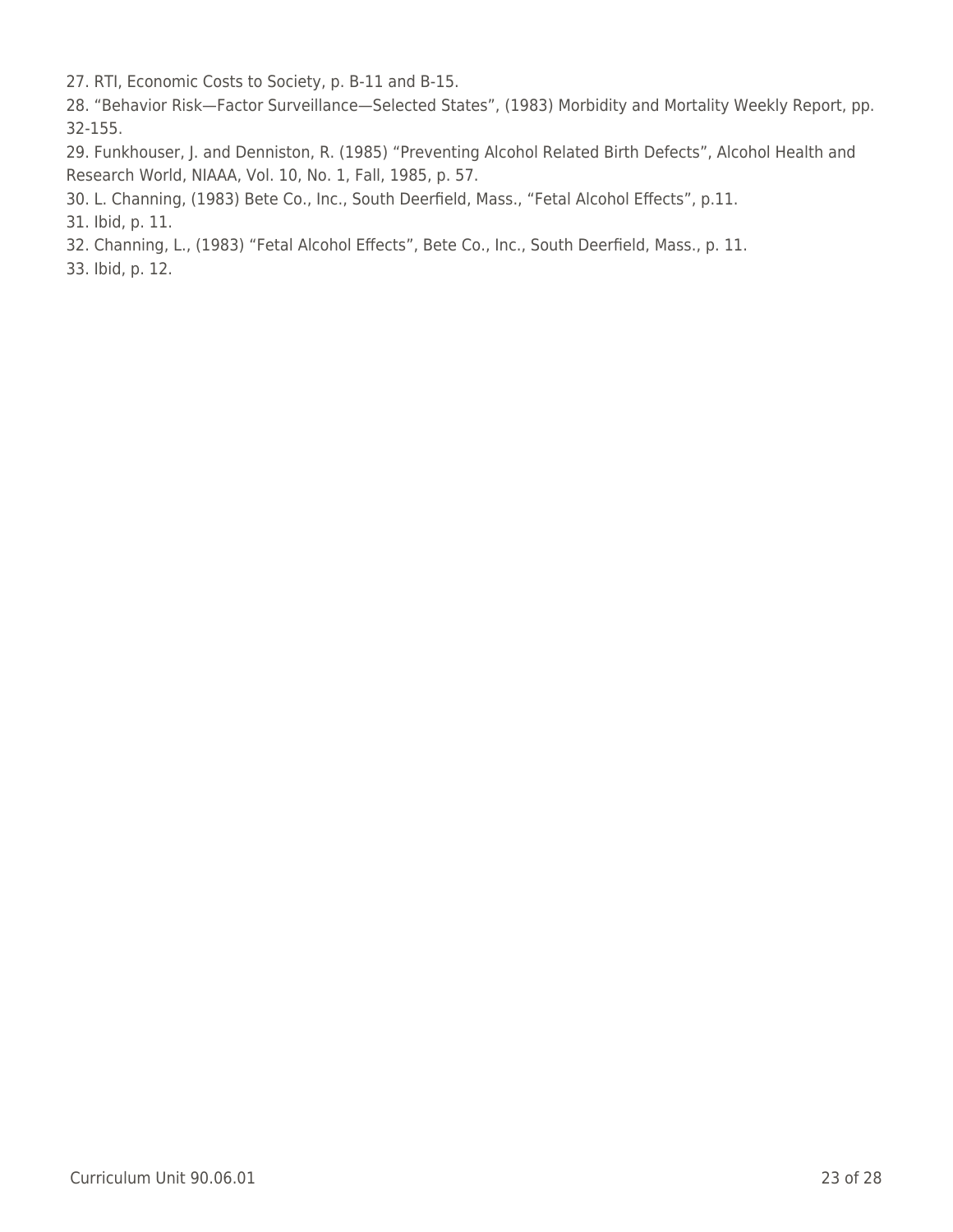## **RESOURCE LIST**

- I. Teacher Bibliography
- A. Books
- 1. T he Broken Cord , M. Dorris, Harper & Row, 1989
- 2. Is Alcoholism Hereditary? , Donald Goodwin, M.D., Ballantine, 1989
- 3. Alcoholism & Women, Genetics, & Fetal Development , W. Light, Charles C. Thomas Pub., 1988
- B. Popular Articles
- 1. Newsweek: February 20, 1989, "Roots of Addiction", p. 52
- 2. Newsweek: April 30, 1990, "The Gene & The Bottle", p. 59
- 3. Time: April 30, 1990, "DNA & The Desire to Drink"

#### C. Technical Articles

1. A. I. Alterman, "Patterns of Familial Alcoholism, Alcoholism Severity, and Psychopathology", Journal of Nervous and Mental Disease, 1988, Vol. 176, No. 3, pp. 167-174

2. L. K. Altman, "Scientists See A Link Between Alcoholism and a Specific Gene", N.Y. Times, Wed. Apr. 18, 1990

3. T. Anderson, D. Magnusson, "Drinking Habits and Alcohol Abuse Among Young Men: A Prospective Longitudinal Study", Journal of Studies on Alcohol, Vol. 49, No. 3, 1988, pp. 245-252

4. L. Bennett, S. Wolin, D. Reiss, "Cognitive, Behavioral, and Emotional Problems Amount School-Age Children of Alcoholic Parents", American Psychiatry, Feb. 1988, pp. 185-189

5. A. Berkowitz and H. W. Perkins, "Personality Characteristics of Children of Alcoholics", Journal of Consulting and Clinical Psychology, 1988, Vol. 56, No. 2, pp. 206-209

6. K. Blum, E. P. Noble, P. J. Sheriden, et. cit., "Allelic Association of Human Dopamine D2 Receptor Gene In Alcoholism", JAMA, 1990, Vol. 263, pp. 2055-2060

7. R. Bohman, S. Sigvardsson, C. R. Cloninger, "Maternal Inheritance of Alcohol Abuse", Arch Gen Psychiatry, Vol. 38, Sept., 1981, pp. 965-969

8. D. J. Cadoret, C. A. Cain, W. M. Grove, "Development of Alcoholism in Adoptees Raised Apart From Alcoholic Biologic Relatives", Arch Gen Psychiatry, 1980, Vol. 37, pp. 561-563

9. C. R. Cloninger, M. Bohman, S. Sigvardsson, "Inheritance of Alcohol Abuse—Cross-Fostering Analysis of Adopted Men", Arch Gen Psychiatry, 1981, Vol. 38, pp. 861-868

10. N. L. Day, D. JasPerse, G. Richardson, et. cit., "Prenatal Exposure to Alcohol: Effect on Infant Growth and Morphologic

Curriculum Unit 90.06.01 24 of 28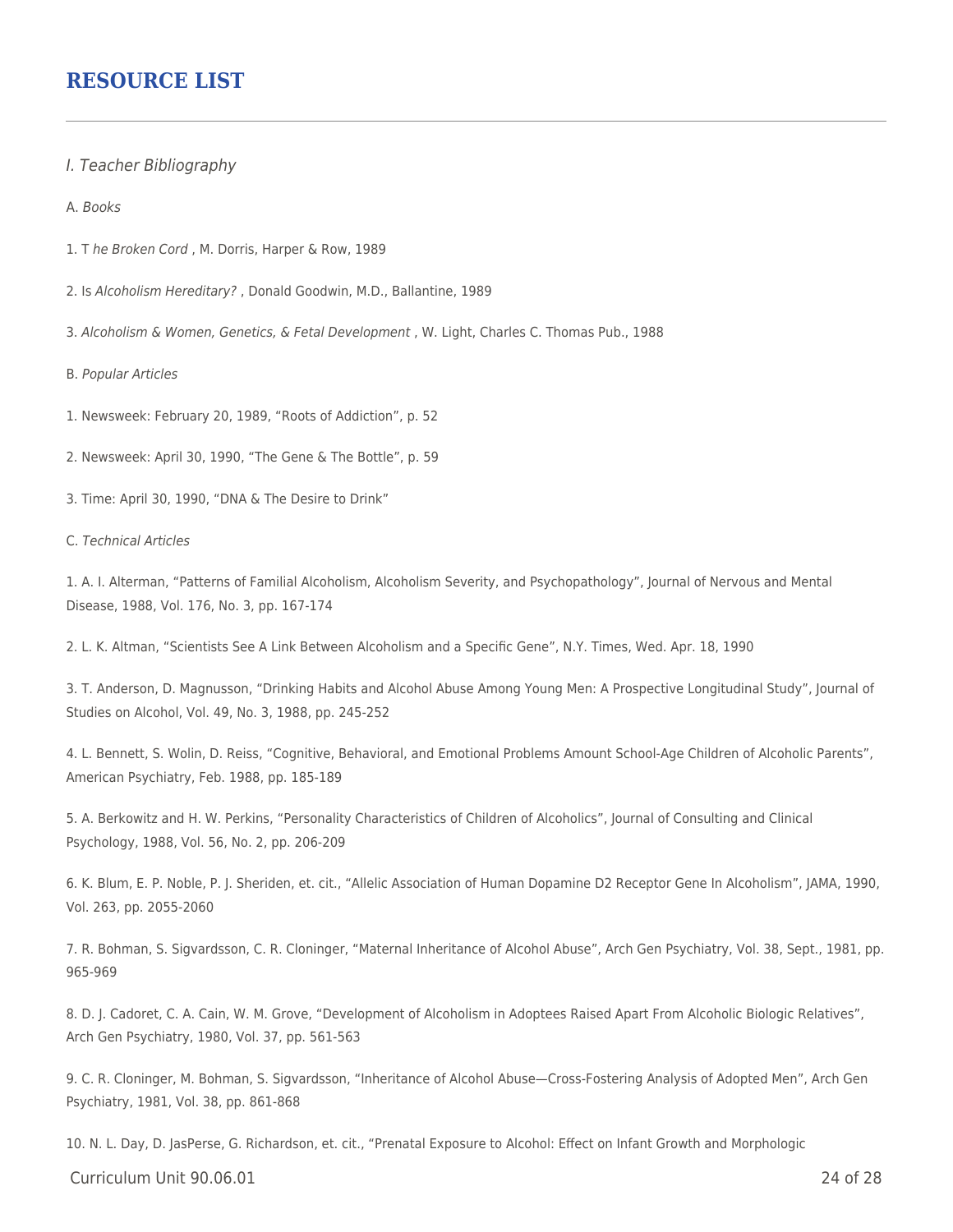Characteristics", Pediatrics, Sept., 1989, Vol. 84, No. 3, pp. 536-541

11. S. W. Glenn, O. A. Parsons, "Alcohol Abuse and Familial Alcoholism: Psychosocial Correlates in Men and Women", Journal of Studies on Alcohol, 1989, Vol. 50, No. 2, pp. 116-127

12. D. W. Goodwin, "Alcoholism and Heredity—A Review and Hypothesis", Arch Gen Psychiatry, 1979, Vol. 36, pp. 57-61

13. D. W. Goodwin, "The Genetics of Alcoholism", Hospital & Community Psychiatry, Nov., 1983, Vol. 34, No. 11, pp. 1031-1034

14. D. W. Goodwin, F. Schulsinger, et. cit., "Alcoholism and Depression in Adopted-Out Daughters of Alcoholics", Arch Gen Psychiatry, July, 1977, Vol. 34, pp. 751-755

15. D. W. Goodwin, F. Schulsinger, et. cit., "Drinking Problems in Adopted and Nonadopted Sons of Alcoholics", Arch Gen Psychiatry, August, 1974, Vol. 31, pp. 164-169

16. M. F. Jacobson, "Hey Teens: This Ad's for You", Nutrition Action Newsletter, Sept. 1989

17. A. C. Heath, R. Jardine, N. G.Martin, "Interactive Effects of Genotype and Social Environment on Alcohol Consumption in Female Twins", Journal of Studies on Alcohol, 1989, Vol. 50, No. 1, pp. 38-47

18. G. Kolata, "Study Finds Differences In the Cells of Alcoholics", New York Times, Thurs., Sept. 15, 1988

19. J. McCord, "Alcoholism: Toward Understanding Genetic and Social Factors", Psychiatry, May, 1988, Vol. 51, pp. 131-140

20. M. A. Schuckit, "Biological Vulnerability to Alcoh o lism", Journal of Consulting and Clinical Psychology, 1987, Vol. 55, No. 3, 301-309

21. J. R. Stabenau, "Additive Independent Factors That Predict Risk for Alcoholism", Journal of Studies on Alcohol", 1990, Vol. 51, No.  $\mathfrak{D}$ 

22. M. T. Temple, E. V. Leino, "Long-term Outcomes of Drinking: A 20 Year Longitudinal Study of Men", British Journal of Addiction, 1989, Vol. 84, pp. 889-899

23. S. B. Thacker, R. L. Veech, et. cit., "Genetic and Biochemical Factors Relevant to Alcoholism", Alcoholism Clinical and Experimental Research, July/Aug., 1984, Vol. 8, No. 4, pp. 375-383

24. R. E. Tarter, "Are There Inherited Behavioral Traits That Predispose to Substance Abuse?", Journal of Consulting and Clinical Psychology, 1988, Vol. 56, pp. 189-196

#### II. Student Bibliography

#### A. Books

1. Consider The Change.: The Choice Is Yours , Lee M. Silverstein, Health Communications, Fla., 1986

2. Biology Genetics Ideas 3 , Harry Wong, Malvin Dolmatz, Prentice-Hall, Inc., 1971

3. Globe Life Science , Mary Hicks, Bryan Bunch, Globe Book Co., N.Y., N.Y.

4. The Addictive Personality: Roots, Rituals & Recovery, Craig Nakken, Hazelton Foundation, Center City, MN, 1988

Curriculum Unit 90.06.01 25 of 28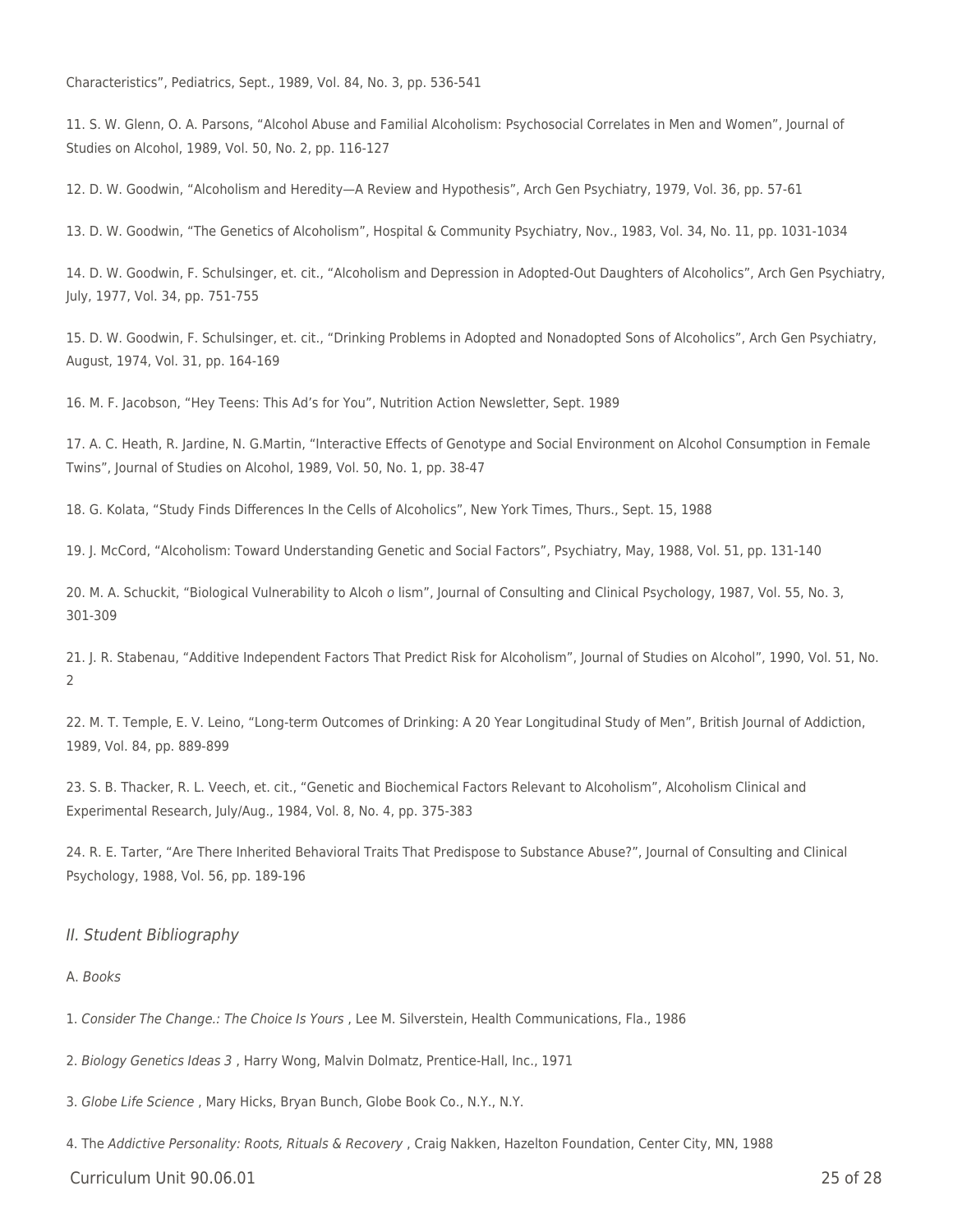- 5. Modern Health , J. Otto, C. Julian, J. Tether, et. cit., Holt, Rinehart & Winston Pub., N.Y., 1984
- 6. Health: Choosing Wellness , C. Adler, F. Anderson, D. Ballard, Prentice Hall, Englewood Cliffs, N.J., 1989
- 7. He alth , B. Getchell, R. Pippin, J. Varnes, Houghton Mifflin Co., Boston, MA, 1987
- B. Films

Connecticut Clearinghouse (Funded by CADAC)

- 1-800-232-4424 FAX (203) 793-9813
- Free Service with pamphlets, books, curriculum, guides, and VCR tapes

#### Some of their free loan VCR tapes:

HS Calling the Shots-Alcohol & Advertising , 30 min.

JH Alcohol Abuse & Teens-The Turning Point, 29 min.

ADULT Alcohol/Addiction, 28 min.

HS Alcohol & The Family: The Breaking Point, 26 min.

JH/HS Alcohol & Human Physiology, 23 min.

JH/HS All Bottled Up, 11 min.

JH/HS Bodywatch: Inheriting Alcoholism, 30 min.

JH/HS I Live In An Alcoholic Family, 33 min.

\_\_\_\_ JH/HS I'll Quit Tomorrow

K-12 "Here's Looking At You 2000"-33 videos

C. More Information for Teachers and Students

#### REHABILITATION CENTERS

(Look in yellow pages under Alcoholism information)

Gaylord Hospital **Eagle Hill** Gaylord Farms Road Alberts Hill Road Wallingford, Connecticut Sandy Hook, Connecticut 268-3344 426-8085

Teenage Rehabilitation Centers: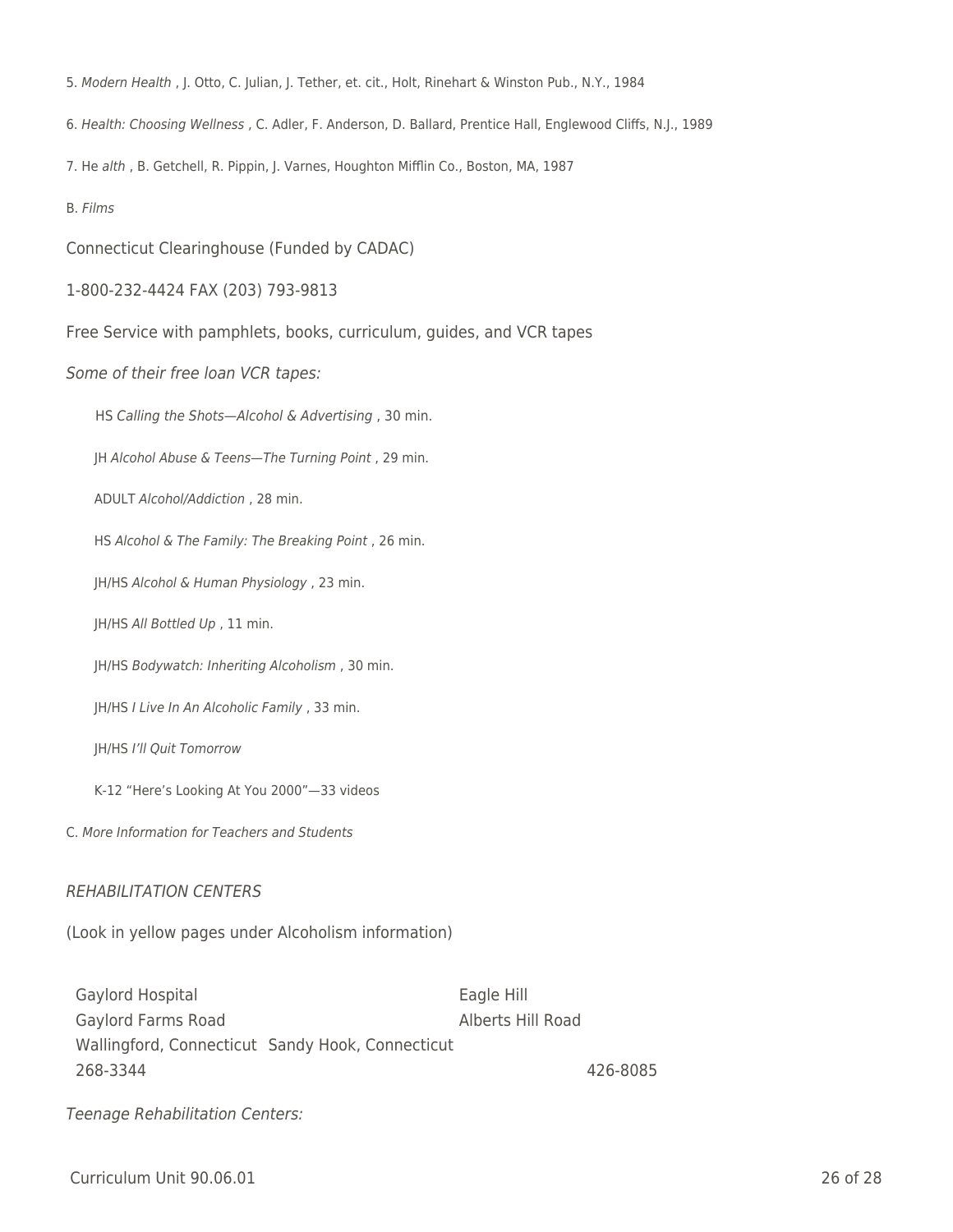Arms Acres **Makeman Hall** Carmel, New York Whitney Avenue

Hamden, Connecticut

Institute For Living Hartford, Connecticut

#### FREE PAMPHLETS AND SPEAKERS

Alcoholics Anonymous:

Narcotics Anonymous: Look in white pages of any phone book

"It's Up to You"—Free pamphlet

(Substance Abuse)—Blue Cross/CMS

"Understanding Alcoholism"—Blue Cross/CMS

MADD

669 Airport Freeway

Suite 310

Hurst, TK 76053

"Just Say No"

Connecticut Department of Transportation

24 Wolcott Hill Road

P. O. Drawer A

Wethersfield, CT 06109

CHARTS AND PAMPHLETS

Write for catalogues: Health EDCO, Inc.

P. O. Box 21207 Waco, TX 76702

BOOKS/ADVERTISING

Booze Merchants , Adweek, N.Y., NY,

The Inebriating of America

Curriculum Unit 90.06.01 27 of 28